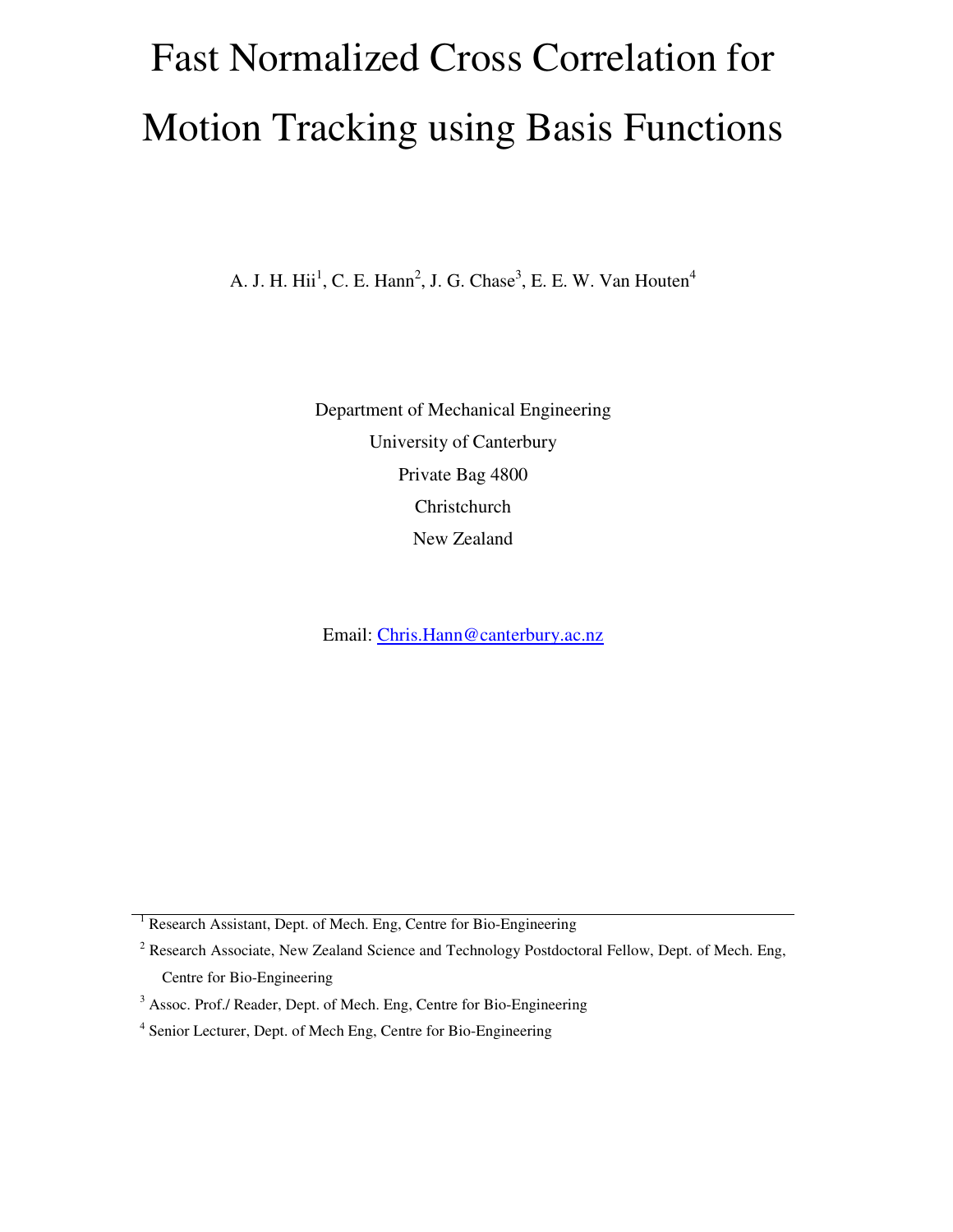#### **ABSTRACT**

Digital Image-based Elasto-tomography (DIET) is an emerging method for noninvasive breast cancer screening. Effective clinical application of the DIET system requires highly accurate motion tracking of the surface of an actuated breast with minimal computation. Normalized cross correlation (NCC) is the most robust correlation measure for determining similarity between points in two or more images providing an accurate foundation for motion tracking. However, even using fast fourier transform (FFT) methods, it is too computationally intense for rapidly managing several large images. A significantly faster method of calculating the NCC is presented that uses rectangular approximations in place of randomly placed landmark points or the natural marks on the breast. These approximations serve as an optimal set of basis functions that are automatically detected, dramatically reducing computational requirements. To prove the concept, the method is shown to be 37-150 times faster than the FFT-based NCC with the same accuracy for simulated data, a visco-elastic breast phantom experiment and human skin. Clinically, this approach enables thousands of randomly placed points to be rapidly and accurately tracked providing high resolution for the DIET system.

*Keywords*—Breast Cancer Screening, Surface Motion Tracking, Normalized Cross Correlation, Landmark points, Basis functions

# **1. Introduction**

Digital Image-based Elasto-Tomography (DIET) is an emerging technology for breast cancer screening [1]. The stiffness of breast tissue can be reconstructed from measured 3D surface motion of a sinusoidally actuated breast using multiple high resolution digital cameras. This approach is similar to full volume elastographic methods using MRI [2-4] or ultra-sound [5]. Areas of high stiffness suggest cancerous tissue as it is 3-10 times stiffer than healthy tissue types [6, 7].

To measure useful 3D surface motion requires accurate motion tracking of a large number of randomly placed landmark points on the breast, or direct tracking of the natural marks and tone on the breast. In addition, clinical application for several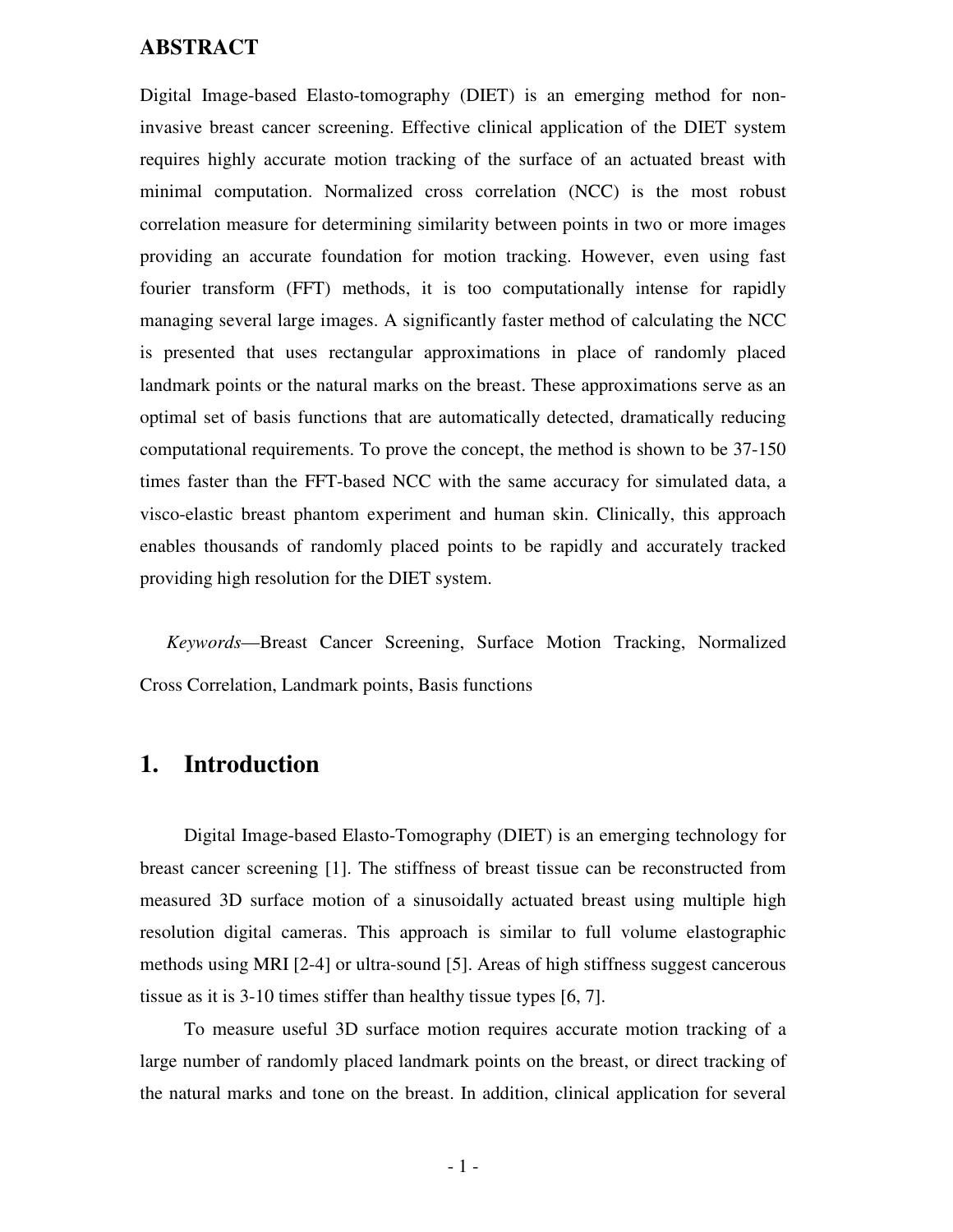hundred or thousand points will require minimal computation to ensure clinical effectiveness. Hence, the DIET concept requires highly accurate motion tracking with minimal computation to be practicable.

The standard way of tracking features between two images is by template matching. This approach involves taking a given pattern in one image and shifting a template containing the same pattern in another image until the best comparison is found. The most common and effective way of doing this task is by Normalized Cross Correlation (NCC) methods, which have a significant advantage over standard cross correlation (CC) methods, in that these methods are robust to different lighting conditions across an image and less sensitive to noise [8]. However, both methods can be computationally intense, especially for large images.

There are other methods of tracking that do not use NCC, including Gradient Descent Search (GDS) and Active Contour Matching ("Snakes"). The GDS [9] is based on a first order approximation to image motion and has the restriction that feature translation is small and the inter-frame translation must be less than the radius of the basin surrounding the minimum of the matching error surface. In the DIET system, there will be large numbers of landmark points to track, which are all close together [1]. Thus, any significant local perturbation on the surface due to a tumour [10] that causes a sudden local increase in amplitude relative to other parts of the surface could cause an error in the motion measurement predicted by GDS, since GDS only uses a first order approximation to motion. Furthermore, GDS methods only require one occasion where a particular landmark point jumps to another landmark point nearby for the whole trajectory to be corrupted. Another drawback for GDS methods is that the image gradient is required, which like any numerical derivative is sensitive to noise. Thus, to compute a reliable estimate of the gradient, the image must be smoothed, which depending on the number of smoothings applied, can distort the image introducing further potential error.

The snake method [11] tracks individual feature contours, but in a similar way to GDS, is restricted to small changes in the contour's shape and displacement. Furthermore, the snake method is sensitive to any intrinsic fuzziness or varying lighting conditions, as the image features must have clearly defined boundaries. In the DIET system, some landmark points must be quite close together so any variation in lighting conditions could cause a contour to be placed around one point in one image and two points in another image, thus corrupting results. An improvement to the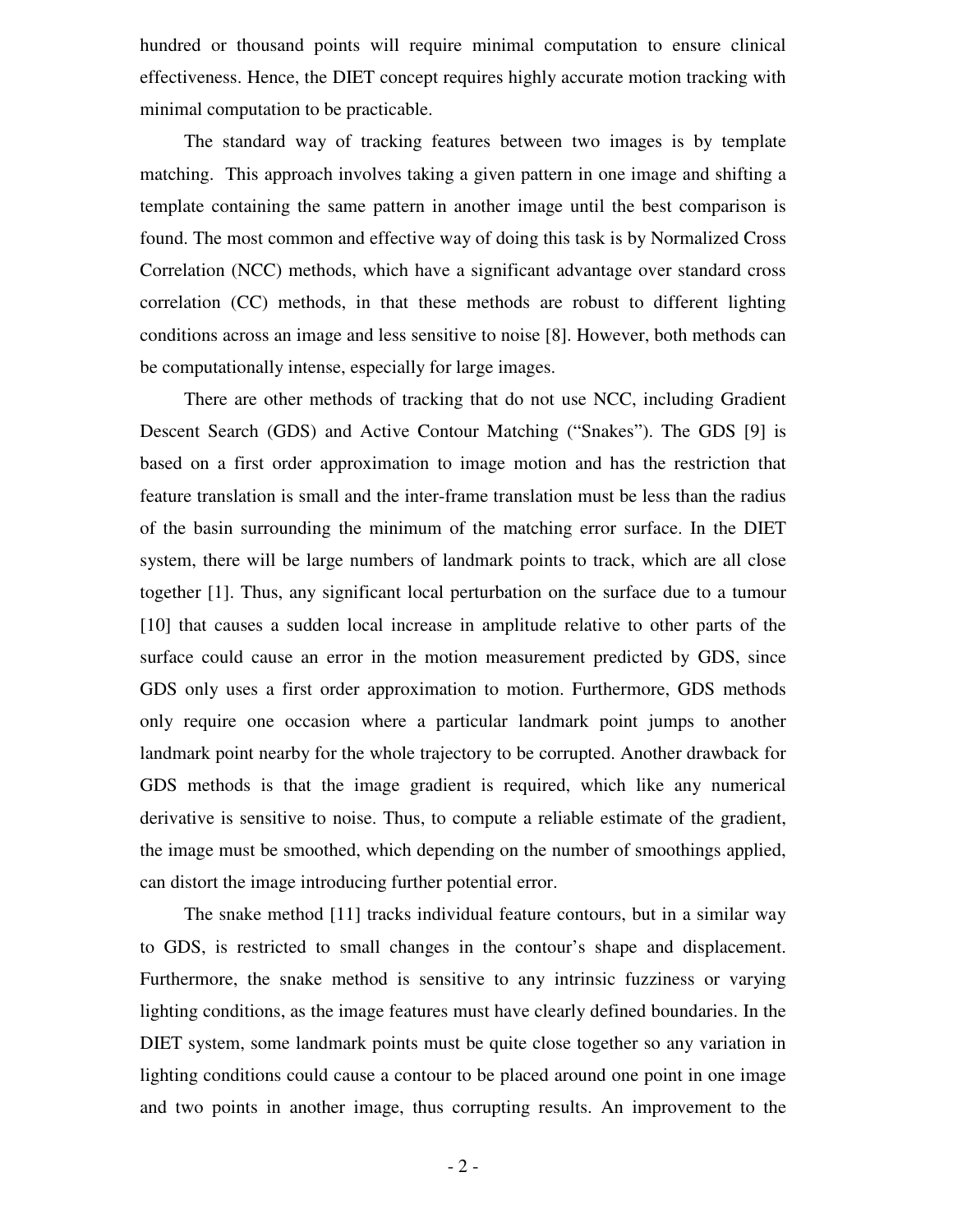robustness of snake tracking has been proposed [12], however the method tracks macro scale single contours like the shape of a hand. The DIET system would need thousands of contours to be tracked, which would require significantly large computation. Another feature based method has been looked at involving thin plate splines [13], however the method is very computationally heavy.

An empirical study of five template matching algorithms in the presence of various image distortions [14] found that NCC provides the best performance in all image categories. Also the choice of the correlation coefficient over alternative matching criteria, such as the sum of absolute differences, has also been justified as a maximum-likelihood estimation [15]. Thus, the NCC approach is potentially most suitable for the DIET system, which requires highly robust and accurate tissue surface motion tracking for a large number of closely located points.

Currently, a relatively efficient way of calculating the NCC is by using the Fast Fourier Transform (FFT) to compute the standard CC and then using sum-tables to perform the normalization [16]. The method of [16] has also been applied for defect detection [17, 18]. However, it was shown in [19] that if basis functions are used to approximate the template then substantial computational gains could be obtained over the FFT-based methods.

However, the method of [19] relies on choosing a suitable set of basis functions to approximate the template. The process of choosing the best set of basis functions is non-trivial with no guarantee of finding the optimal solution in terms of the best approximation with the fewest basis functions. Additionally, a threshold value that describes how close the basis functions should approximate the template image has to be chosen and impacts accuracy. In the case of tracking breast motion, there is no guarantee that this threshold value will stay constant as many complex surface motions can be produced if a tumour is present [1, 10].

The concept in this paper is to let every randomly placed landmark point on the breast correspond to a basis function. The problem is then reformulated in terms of tracking the landmarks. Thus, the basis function representation in this case is guaranteed to be the optimal and there is physical control over the number and distribution of landmark points that are placed on the breast. An automatic method of calculating the specific basis functions is also presented. The method is tested on simulated motion, as well as human skin motion to prove the concept. Note that unlike the methods of [19], the pre-calculation of sum-tables are included in the time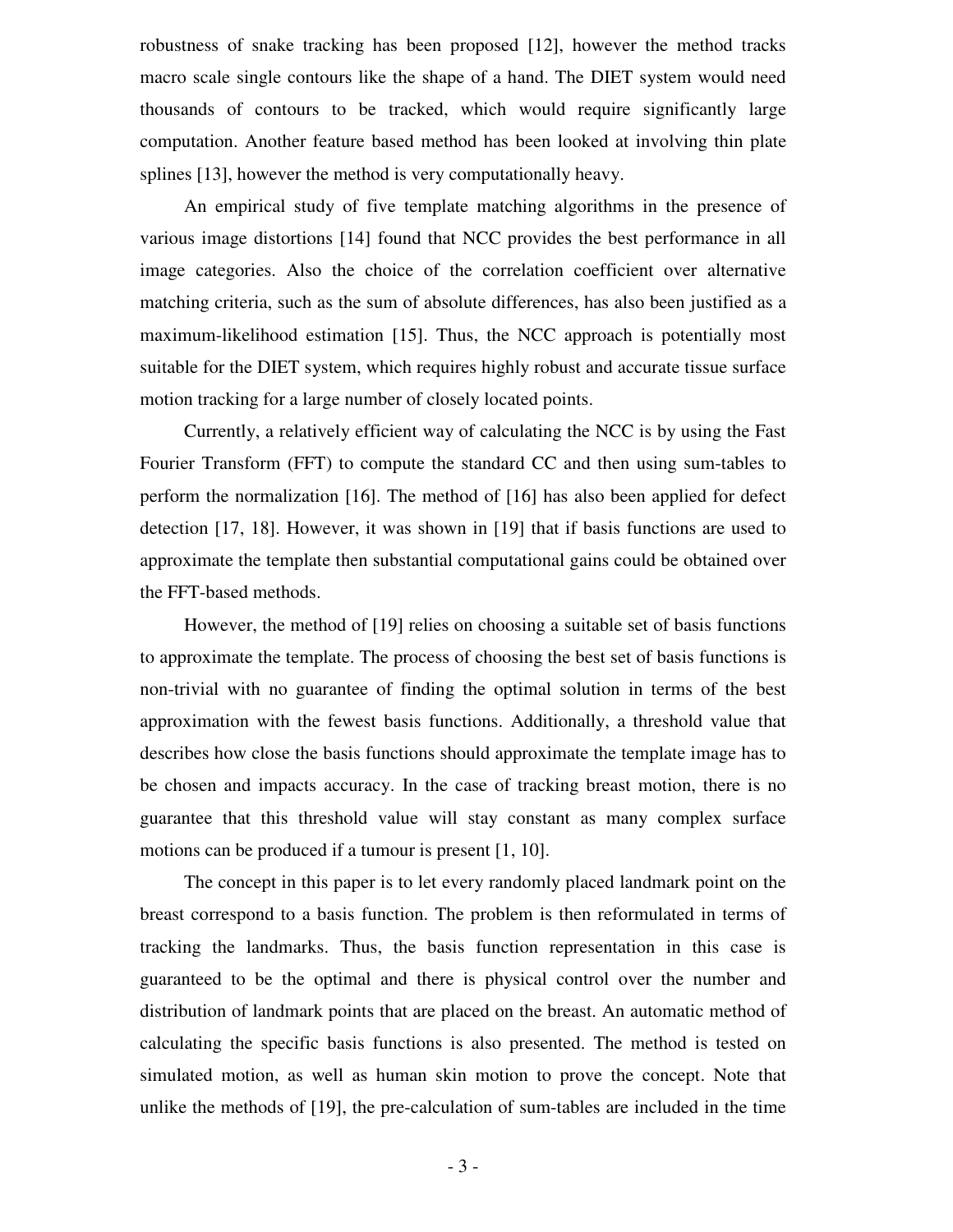taken for computations. Substantial computational speed gains are obtained over the NCC method of [16] while maintaining the same high accuracy.

# **2. Methodology**

## **2.1 Standard NCC Method and Motion Tracking**

The NCC method is a simple template-matching method that determines the location of a desired pattern represented by a template function,  $t$ , inside a twodimensional image function,  $f$ . The template is shifted pixel-by-pixel across the image, forming a correlation plane that provides information of where the template best matches the image. In correlation based motion tracking applications, a pair of time-dependent images  $\text{Im}_{t_o}$  and  $\text{Im}_{t_o+\Delta t}$  are compared in a pixel-by-pixel basis.

For example, consider a  $4 \times 4$  sub-image of  $\text{Im}_{t_{o}+\Delta t}$  denoted by  $W(x, y)$  and a 2 × 2 feature template  $T(x, y)$  of Im<sub>t<sub>1</sub></sub> which is contained in  $W(x, y)$ . The template  $T(x, y)$  is shifted into nine different positions, where at each position, intensities are multiplied and summed, producing a correlation coefficient matrix,  $\gamma_{u,v}$ , as shown in Figure 1. The pixel location  $(u, v)$  corresponding to the maximum NCC  $\gamma_{\text{max}}$  value corresponds to the best location of the template feature in the sub-image  $W(x, y)$ . This process is continued over all sub-images  $W(x, y)$  contained in  $\text{Im}_{t_{o}+\Delta t}$  until  $\text{Im}_{t_{o}}$ is correlated to  $\text{Im}_{t_o}$  and motion tracking of features in the template is achieved [20].

Let  $f(x, y)$  be the intensity value of the  $M_x \times M_y$  image f at pixel  $(x, y)$ ,  $x \in \{0, ..., M_x - 1\}$ ,  $y \in \{0, ..., M_y - 1\}$ . Similarly, let  $t(x, y)$  be the intensity value of the  $N_x \times N_y$  template *t* at pixel  $(x, y)$  where  $N_x \le M_x$  and  $N_y \le M_y$ . NCC is evaluated at every point  $(u, v)$  for  $f$  and  $t$ , which has been shifted over the original image  $f(x, y)$  by *u*-steps in the *x*-direction and *v*-steps in the *y* - direction. All the NCC coefficients are stored in a correlation matrix  $\gamma_{u,v}$  defined: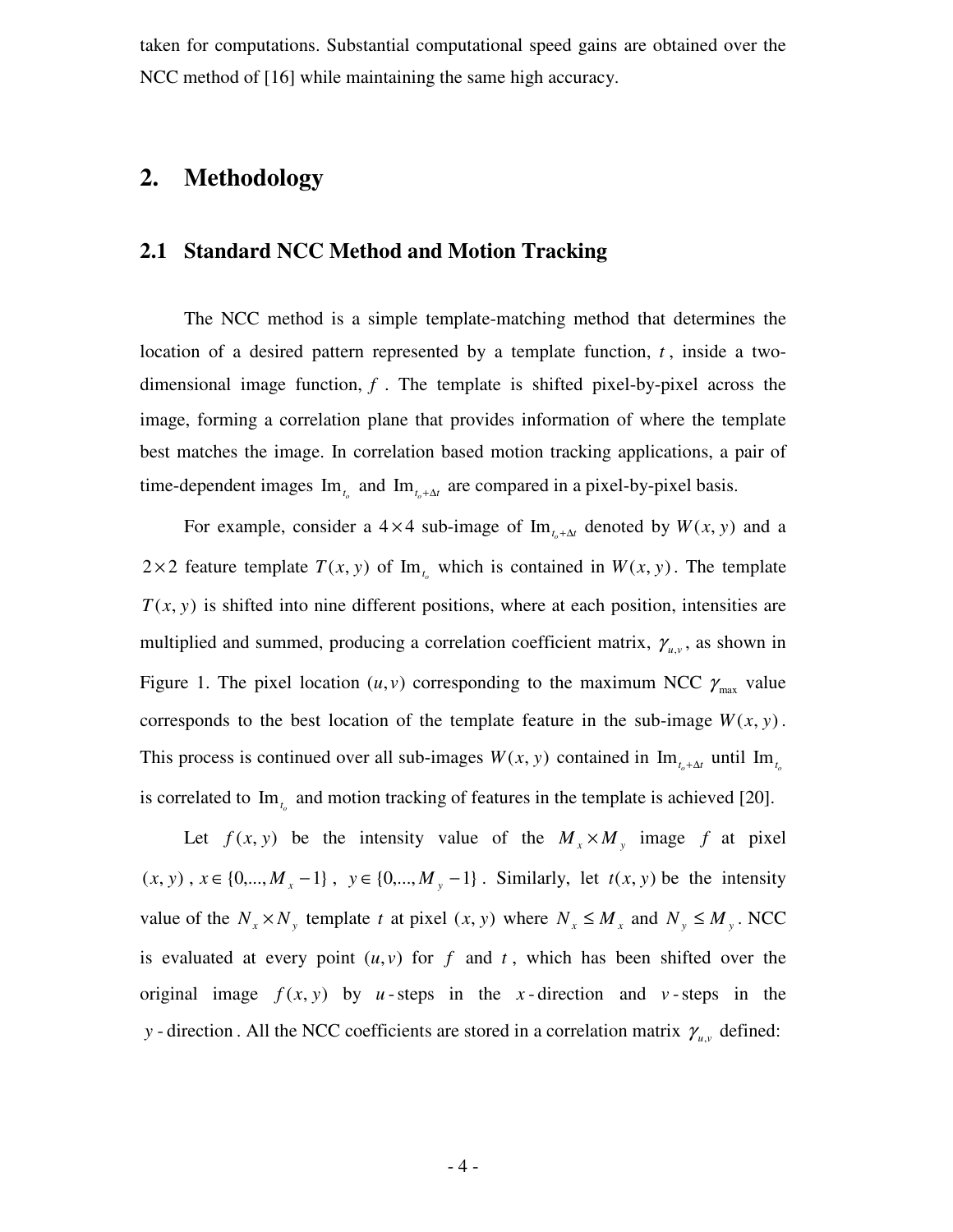$$
\gamma_{u,v} = \frac{\sum_{x,y} (f(x,y) - \bar{f}_{u,v})(t(x-u, y-v) - \bar{t})}{\sqrt{\sum_{x,y} (f(x,y) - \bar{f}_{u,v})^2 \sum_{x,y} (t(x-u, y-v) - \bar{t})^2}}
$$
(1)

where  $u \in \{0,1,2,..., M_x - N_x\}$  and  $v \in \{0,1,2,..., M_y - N_y\}$ , and  $f_{u,v}$  denotes the mean value of  $f(x, y)$  within the area of the template *t* shifted by  $(u, v)$  steps and defined:

$$
\bar{f}_{u,v} = \frac{1}{N_x N_y} \sum_{x=u}^{u+N_x-1} \sum_{y=v}^{v+N_y-1} f(x, y)
$$
 (2)

Finally,  $\bar{t}$  denotes the mean value of the template  $t$  defined in a similar way.

Direct computation of Equation (1) involves the order of  $N_x N_y (M_x - N_x) (M_y - N_y)$  calculations, which is very computationally expensive and not suitable for motion tracking of large numbers of points or features in each image. For example, to match a small  $200 \times 200$  pixel template with a  $250 \times 250$ pixel image would require a total of approximately  $10^8$  calculations.

#### **2.2 FFT and Sum-Table for Denominator of NCC**

A significantly more efficient way of calculating the NCC is by computing the numerator of Equation (1) via FFT. More specifically, cross-correlation in the spatial domain as in Equation (1) is equivalent to multiplication in the frequency-domain:

$$
r(u, v) = \sum_{x,y} f(x, y) \cdot t(x - u, y - v)
$$
  
\n
$$
\Rightarrow R(u, v) = F(u, v) \cdot T(u, v)
$$
  
\n
$$
\Rightarrow r(u, v) = \mathfrak{S}^{-1}(R(u, v))
$$
\n(3)

Equation  $(3)$  corresponds to computing a 2D FFT on the template, *t*, and the region of interest (ROI) window, *f* , of the images followed by a complex-conjugate multiplication of the resulting Fourier coefficients. The final products are then inverse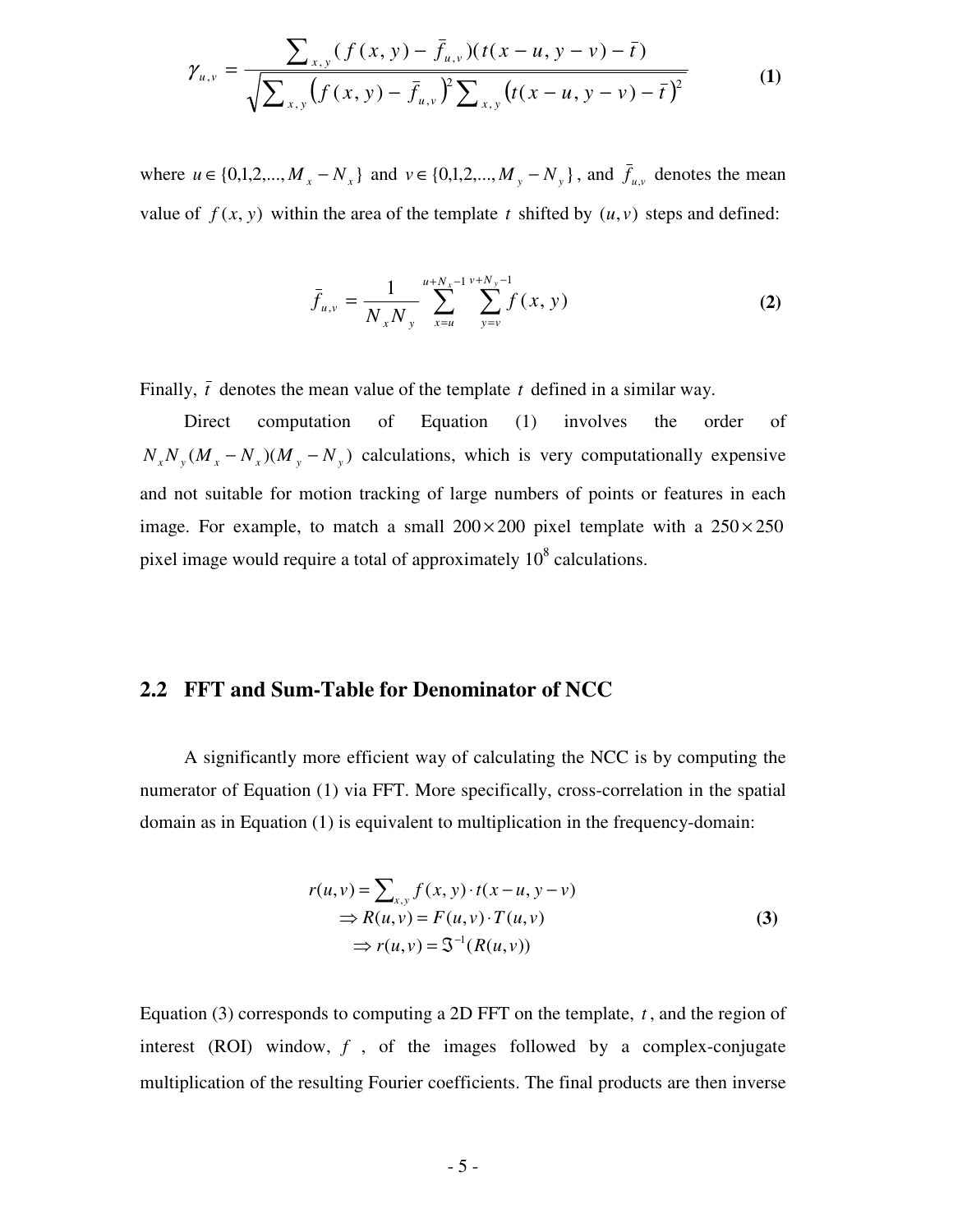Fourier transformed to produce the actual coefficient cross-correlation plane, as demonstrated in Figure 2. The use of the FFT to simplify the numerator calculations in Equation (1) reduces the number of NCC calculations to the order of  $M_x M_y \log_2(M_x M_y)$ . However the denominator of the NCC in Equation (1) does not have a correspondingly efficient frequency domain expression [16].

A further significant reduction to the number of computations required to compute the NCC in Equation (1) can be made using the idea of a sum-table to simplify computation of the denominator in Equation (1). The sum-table is a precomputed data structure that acts as a lookup table, dramatically reducing the number of multiplications or additions required to evaluate a given expression. More specifically, the sum-table is a discrete version of an integral image [21, 22].

Let  $f(x, y)$  be an integrable 2-dimensional function with non-negative  $x, y$ . The integral image of *f* is defined:

$$
I(u, v) = \int_{x=0}^{u} \int_{y=0}^{v} f(x, y) dy dx
$$
 (4)

where *u* and *v* are defined over the domain of  $f$  and  $I(u, v)$  is an integral transformation of  $f(x, y)$  into the  $u, v$  domain.

Equation (4) can be used to compute an explicit integral:

$$
\int_{x=x_a}^{x_b} \int_{y=y_a}^{y_b} f(x, y) dy dx = I(x_b, y_b) + I(x_a, y_a) - I(x_a, y_b) - I(x_b, y_a)
$$
\n(5)

The discrete versions of Equation (4) and (5) are defined:

$$
I(x, y) = \sum_{x'=0}^{x} \sum_{y'=0}^{y} f(x', y')
$$
 (6)

$$
\sum_{x=x_a}^{x_b} \sum_{y=y_a}^{y_b} f(x, y) = I(x_b, y_b) + I(x_a - 1, y_a - 1) - I(x_a - 1, y_b) - I(x_b, y_a - 1)
$$
 (7)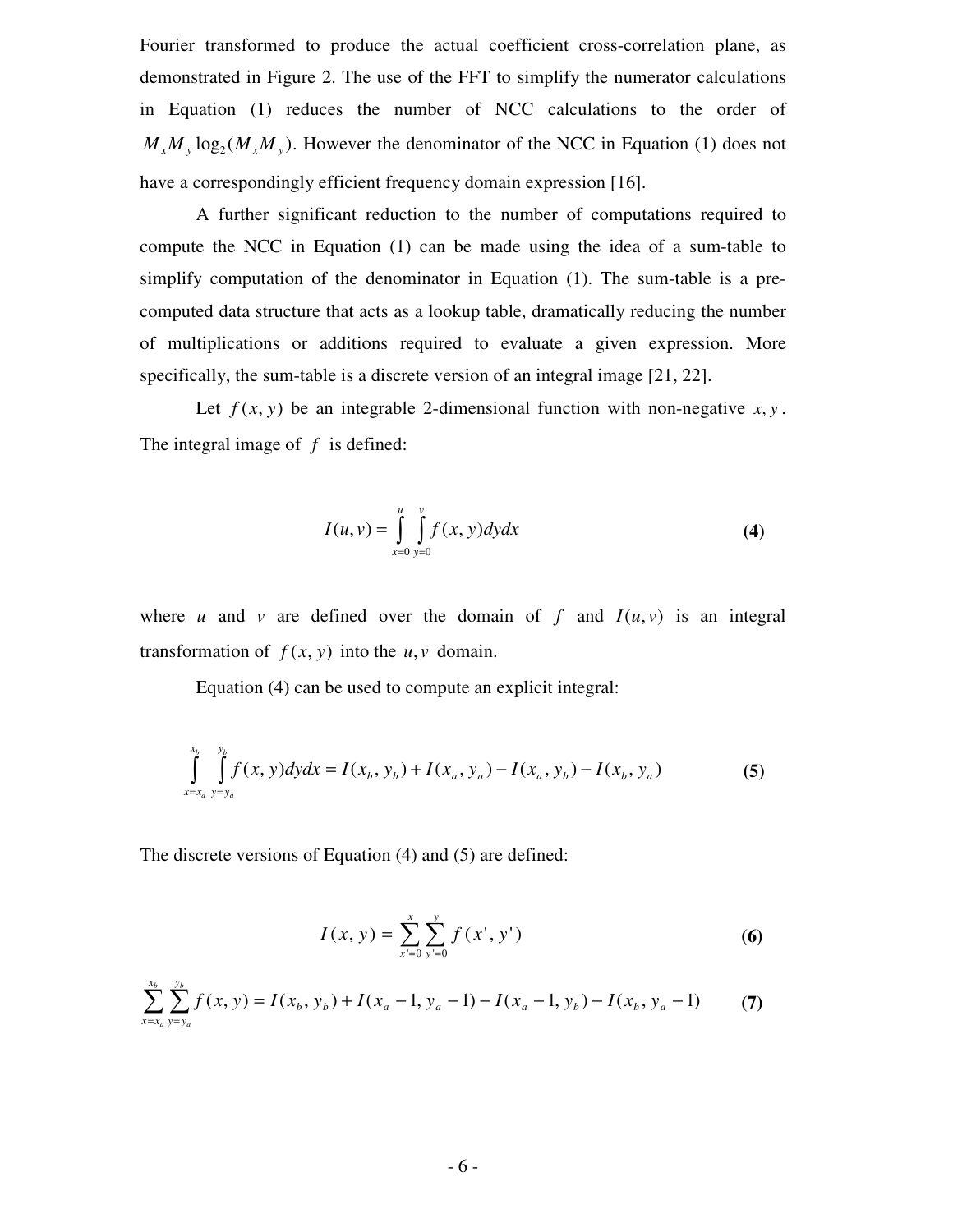where Equation (6) corresponds to a rectangular numerical approximation to the analytical integral of Equation (4). For a digital image, where  $f(x, y)$  is a pixel intensity, at the (*x*, *y*) pixel, Equation (6) represents a summed or volume of intensity.

Using the sum-table notation  $s(x, y) = I(x, y)$  as defined in Equation (6), the double sums  $\sum_{x,y} f(x, y)$  and  $\sum_{x,y} f^2(x, y)$  $2(x, y)$  in the denominator of Equation (1) can be rewritten in a computationally efficient form:

$$
\sum_{x=u}^{u+N_x-1} \sum_{y=v}^{v+N_y-1} f(x, y) = s(u+N_x-1, v+N_y-1) + s(u-1, v-1) - s(u-1, v-1)
$$
\n
$$
s(u-1, v+N_y-1) - s(u+N_x-1, v-1)
$$
\n
$$
\sum_{x=u}^{u+N_x-1} \sum_{y=v}^{v+N_y-1} f^2(x, y) = s^2(u+N_x-1, v+N_y-1) + s^2(u-1, v-1) - s^2(u-1, v+N_y-1) - s^2(u+N_x-1, v-1)
$$
\n(9)

where

$$
s(u, v) = f(u, v) + s(u - 1, v) + s(u, v - 1) - s(u - 1, v - 1)
$$
\n(10)

$$
s^{2}(u,v) = f^{2}(u,v) + s^{2}(u-1,v) + s^{2}(u,v-1) - s^{2}(u-1,v-1)
$$
\n(11)

Note that  $s(u, v) = s^2(u, v) = 0$ , if  $u, v = 0$ . The double sums in the left-hand side of Equations (8) and (9) are evaluated over the region of template *t* bounded by  $u < x < u + N_x - 1$  and  $v < y < v + N_y - 1$ . Equation (10) is a reformulation of Equation (6) in terms of recursive relations enabling rapid calculation of the sum-table in one global sweep over the image, and similarly for Equation (11) [16].

Once the sum-tables  $s(u, v)$  and  $s^2(u, v)$  are calculated over the whole image, they act as a pre-computed look-up table for Equations (8) and (9), significantly reducing the number of computations required to calculate the NCC at each pixel shift. To demonstrate the equivalence of Equation (10) with Equation (6), consider a  $2 \times 2$ image *f* and corresponding sum-table matrix *S* defined: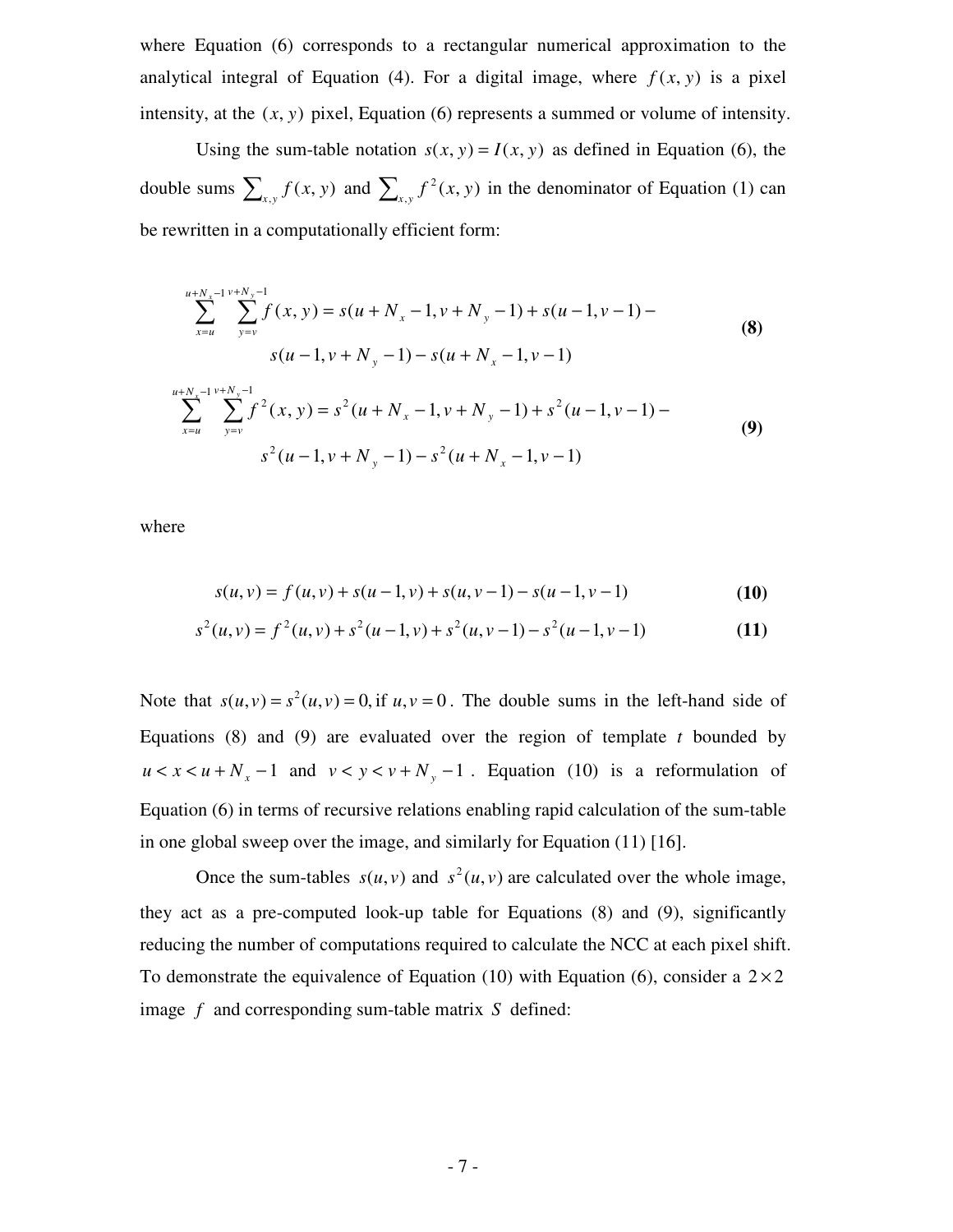$$
f = \begin{bmatrix} a & b \\ c & d \end{bmatrix}, S = \begin{bmatrix} s(0,0) & s(0,1) \\ s(1,0) & s(1,1) \end{bmatrix}
$$
(12)

Applying the recursive relation Equation (10) gives:

$$
s(0,0) = f(0,0) + s(-1,0) + s(0,-1) - s(-1,-1) = a + 0 + 0 - 0 = a
$$
  
\n
$$
s(0,1) = f(0,1) + s(-1,1) + s(0,0) - s(-1,0) = b + 0 + a - 0 = b + a
$$
  
\n
$$
s(1,0) = f(1,0) + s(0,0) + s(1,-1) - s(0,-1) = c + a + 0 - 0 = c + a
$$
  
\n
$$
s(1,1) = f(1,1) + s(0,1) + s(1,0) - s(0,0) = d + (b + a) + (c + a) - a = a + b + c + d
$$
\n(13)

Thus geometrically, for a given  $(x, y)$ , the value of the sum-table  $s(x, y)$  is the sum of all the pixels above and to the left of *x*, *y* inclusively, corresponding to the double sum over the  $x$  and  $y$  directions that is equivalent to Equation (6). This operation can be seen pictorially in Figure 3, where the sum-table value at location 1 is the sum of all the pixels in region A, and the sum table values at location 2, 3 and 4 correspond to  $A + B$ ,  $A + C$  and  $A + B + C + D$  respectively.

More importantly, the double sums in Equation (1) are calculated using the simplified double sums of Equations (8) and (9) at every  $(u, v)$ . For the case of a  $200 \times 200$  template and a  $250 \times 250$  search window, each shift of the template amounts to 3 additions/subtractions for computing the double sum in Equation (8) or (9), compared to  $50^2 = 2500$  additions for a direct computation of  $\sum_{x,y} f(x, y)$  or  $\sum_{x,y} f^2(x, y)$ .

#### **2.3 Numerator of NCC with Sum-Tables and Basis Functions**

In the frequency domain under FFT, the number of computations required to evaluate the numerator of the NCC in Equation (1) is still relatively high. Furthermore, there is no direct way of reformulating the numerator in terms of sum-tables to significantly reduce the number of computations, as was done for the denominator [16]. However, if the template,  $t$ , is approximated by a set of  $K$  basis functions, then an approximation to the NCC can be obtained, which enables the numerator to be written in terms of the sum-table  $s(u, v)$  given by Equation (10). Thus, further,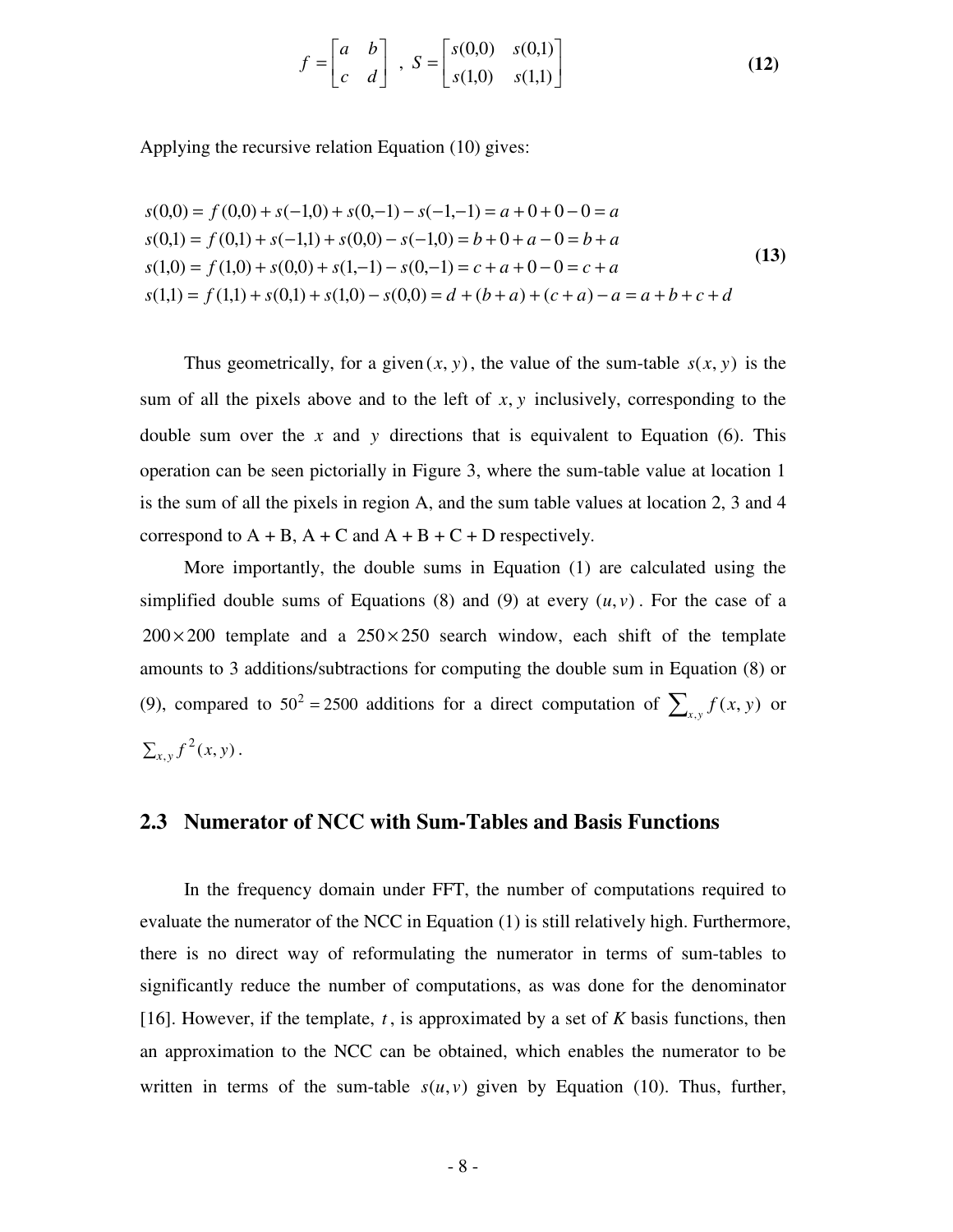potentially large, computational gains could be obtained over the FFT-based methods [19].

For the case of breast tissue motion tracking considered in this paper, the set of *K* basis functions will correspond to a set of *K* landmark points on the breast. These points could be either randomly placed marker points or natural patterns on the breast skin. The problem can then be thought of in terms of matching landmark points rather than pixel templates. Thus, the basis functions will all be distinct, well defined, can be detected automatically and are guaranteed to optimally approximate the template.

The template  $t(x, y)$  is rewritten as a weighted sum of K rectangular basis functions. The 2D compact shape of each landmark point is approximated by a rectangle, which is described by indices  $x_i^i$ ,  $x_i^i$ *u i*  $x_l^i, x_u^i$  and  $y_l^i, y_u^i$ *u i*  $y_i^i$ ,  $y_u^i$  corresponding to the lower and upper bounds of the rectangular areas in the *x* and *y* direction respectively. Figure 4 shows an example of a single arbitrary-shaped landmark point in a template, which is approximated by a rectangle. In practice, the template is described by a matrix of positive integers. Each integer is a value from 0 to 255 where 0 and 255 correspond to black and white respectively, with values in between corresponding to varying intensities of grey.

A typical description of Figure 4 would be to have high numbers greater than 200 (light) describing the landmark with low numbers less than 100 everywhere else describing the background. A simple one intensity approximation to the landmark would be to make every pixel in the rectangle equal to the average intensity of all the pixels in the landmark. This approach leads to an approximation  $\tilde{t}(x, y)$  to the template function  $t(x, y)$  defined:

$$
\tilde{t}(x, y) = \sum_{i=1}^{K} k_i t_i(x, y)
$$
\n(14)

where,

$$
t_i(x, y) = 1, x_i^i \le x \le x_u^i \text{ and } y_i^i \le y \le y_u^i
$$
  
= 0, otherwise (15)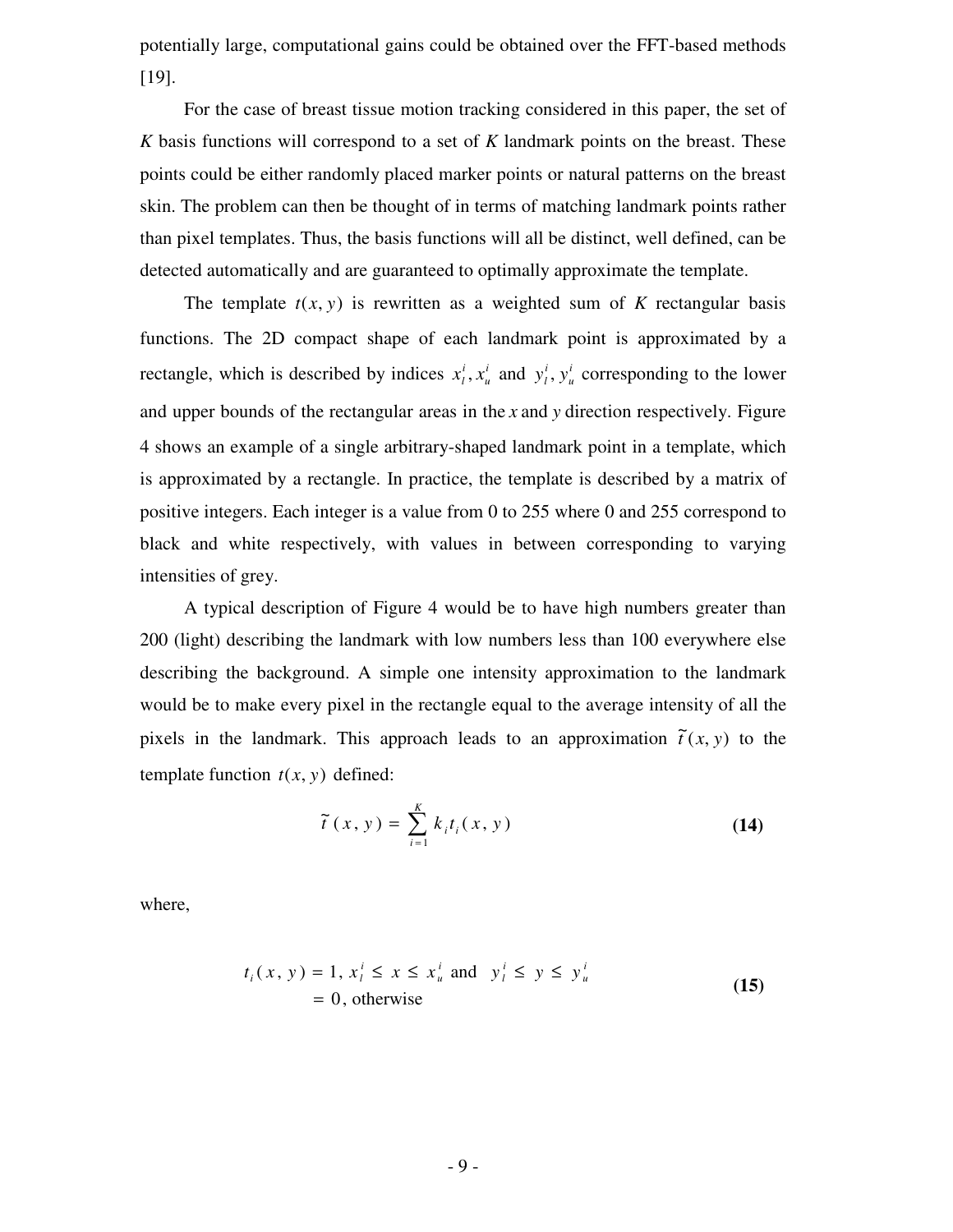and  $k_i$  is the average intensity of the  $i^{\text{th}}$  landmark point,  $i = 1,..., K$ . Thus, it follows from Equations (14) and (15) that for any  $x^i$ ,  $y^i$  where  $x_i^i \le x \le x_i^i$ *u i*  $x_i^i \leq x \leq x_u^i$  and  $y_i^i \leq y \leq y_u^i$ *u i*  $y_l^i \leq y \leq y$ corresponding a pixel in coordinates in the rectangle surrounding the  $i<sup>th</sup>$  landmark, *i*  $\widetilde{t}(x^i, y^i) = k_i$ .

The numerator of Equation (1) can then be written:

$$
N(u,v) = \sum_{x=u}^{u+N_x-1} \sum_{y=v}^{v+N_y-1} f(x,y) t'(x-u, y-v) - \bar{f}_{u,v} \sum_{x=u}^{u+N_x-1} \sum_{y=v}^{v+N_y-1} t'(x-u, y-v) \tag{16}
$$

where  $t'(x - u, y - v) = t(x - u, y - v) - \overline{t}$ . Since  $t'(x - u, y - v)$  has zero mean, the term  $\bar{f}_{u,v} \sum_{\nu}^{u+N_{x}-1} \sum_{\nu+N_{y}-1}^{v+N_{y}-1}$ =  $+N_{v}-$ =  $-u, y 1 v + N_y - 1$  $\sum_{y} \sum_{y} t^{y}(x-u, y-v)$  $u + N_x - 1 v + N_y$ *x u v N y v*  $f_{u,v}$   $\sum \sum t'(x-u, y-v)$  is zero [16]. Replacing  $t(x-u, y-v)$  with  $\tilde{t}$   $(x - u, y - v)$  from Equation (14) and substituting  $t'(x-u, y-v) = \tilde{t}(x-u, y-v) - \bar{t}$  into Equation (16) gives an approximation for the numerator of the cross correlation coefficient.

$$
\widetilde{N}(u,v) = \sum_{x=u}^{u+N_x-1} \sum_{y=v}^{v+N_y-1} f(x,y) \left( \sum_{i=1}^{K} k_i t_i (x-u, y-v) - \bar{t} \right)
$$
(17)

$$
= \sum_{i=1}^{K} k_i \sum_{x=u}^{u+N_x-1} \sum_{y=v}^{v+N_y-1} f(x, y) t_i(x-u, y-v) - \bar{t} \sum_{x=u}^{u+N_x-1} \sum_{y=v}^{v+N_y-1} f(x, y)
$$
(18)

$$
= \sum_{i=1}^{K} k_i \left( \sum_{x=x_i^j+u}^{x_u^j+u} \sum_{y=y_i^j+v}^{y_u^j+v} f(x,y) \right) - \bar{t} \sum_{x=u}^{u+N_x-1} \sum_{y=v}^{v+N_y-1} f(x,y)
$$
(19)

Equation (19) follows from Equation (15) where:

$$
t_i(x - u, y - v) = 1, x_i^i + u \le x \le x_u^i + u \text{ and } y_i^i + v \le y \le y_u^i + v
$$
  
= 0, otherwise (20)

Equation (19) is now in a form which can utilize the sum-table formulation of Equation (8). Thus  $\tilde{N}(u, v)$  is defined: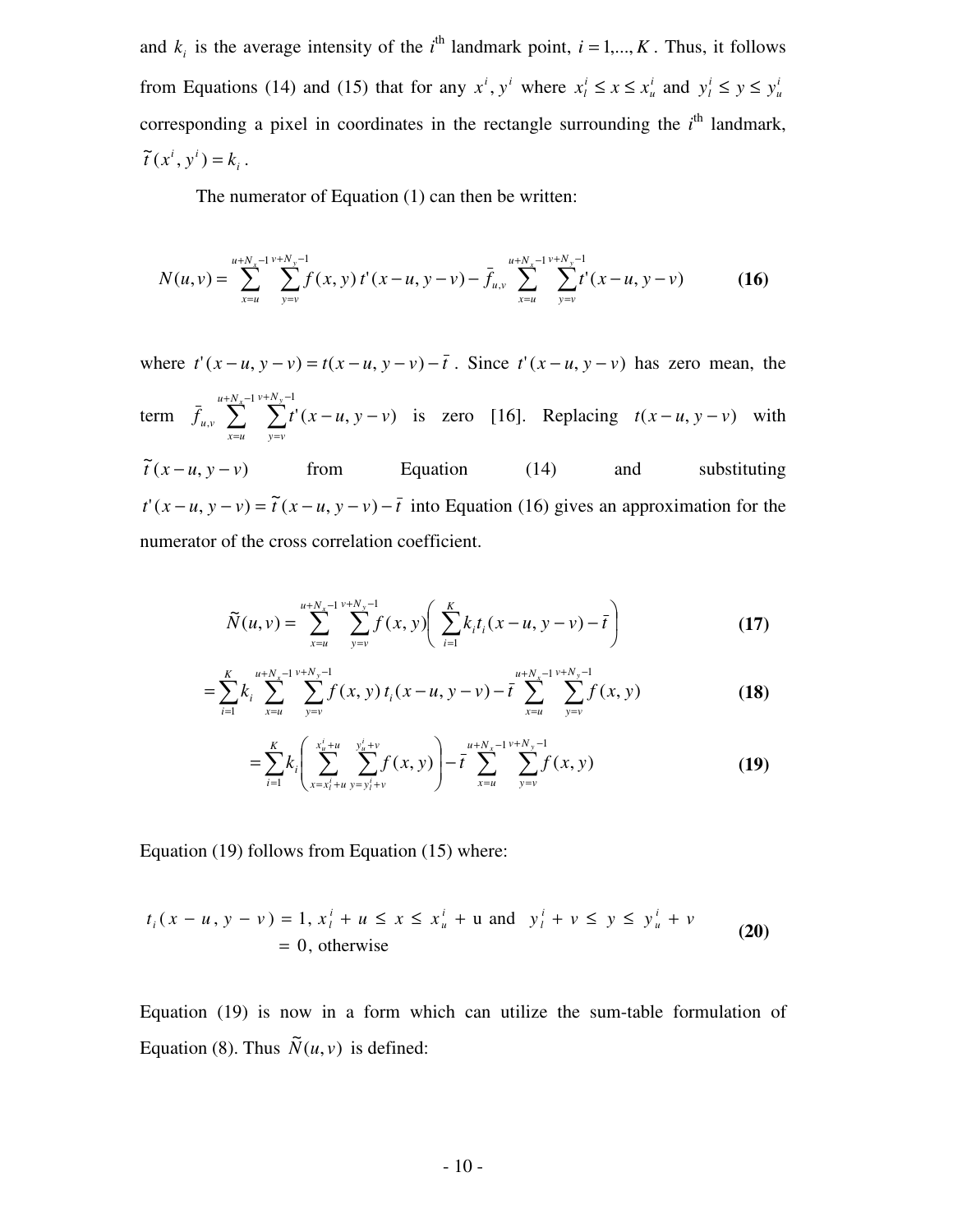$$
\widetilde{N}(u,v) = \sum_{i=1}^{K} k_i \Big( s(x_u^i + u, y_u^i + v) - s(x_u^i + u, y_l^i + v - 1) - s(x_l^i + u - 1, y_u^i + v) \n+ s(x_l^i + u - 1, y_l^i + v - 1) \Big) - \overline{t} \sum_{x=u}^{u+N_x-1} \sum_{y=v}^{v+N_y-1} f(x, y)
$$
\n(21)

where  $\sum_{\nu+N}^{u+N_x-1} \sum_{\nu+N_y}^{v+N_y}$ =  $+N_{v}-$ =  $1 v + N_y - 1$  $(x, y)$  $u + N_x - 1 v + N_y$  $x = u$ *v N y v*  $f(x, y)$  is given by Equation (8), which has already been evaluated

during the denominator calculation of Equation (1), and can be reused.

## **2.4 Computational Efficiency Example**

To demonstrate the computational efficiency of using Equation (21) to calculate NCC compared with the FFT and the traditional CC formulation, consider a  $4 \times 7$  template *t* with two basis functions ( $K = 2$ ) of average intensity 2 and a 6  $\times$  9 search window *f* matrix defined:

$$
t = \begin{bmatrix} 0 & 0 & 0 & 0 & 0 & 0 \\ 0 & 2 & 2 & 0 & 2 & 2 & 0 \\ 0 & 2 & 2 & 0 & 2 & 2 & 0 \\ 0 & 0 & 0 & 0 & 0 & 0 & 0 \end{bmatrix}
$$
(22)  

$$
f = \begin{bmatrix} f_{11} & f_{12} & \cdots & f_{19} \\ f_{21} & f_{22} & \cdots & f_{29} \\ f_{31} & f_{32} & \cdots & f_{39} \\ f_{41} & f_{42} & \cdots & f_{49} \\ f_{51} & f_{52} & \cdots & f_{59} \\ f_{61} & f_{62} & \cdots & f_{69} \end{bmatrix}
$$
(23)

In this case, the NCC of the images  $t$  and  $f$  in Equation (22) and (23) will be  $a$  3  $\times$  3 correlation matrix defined: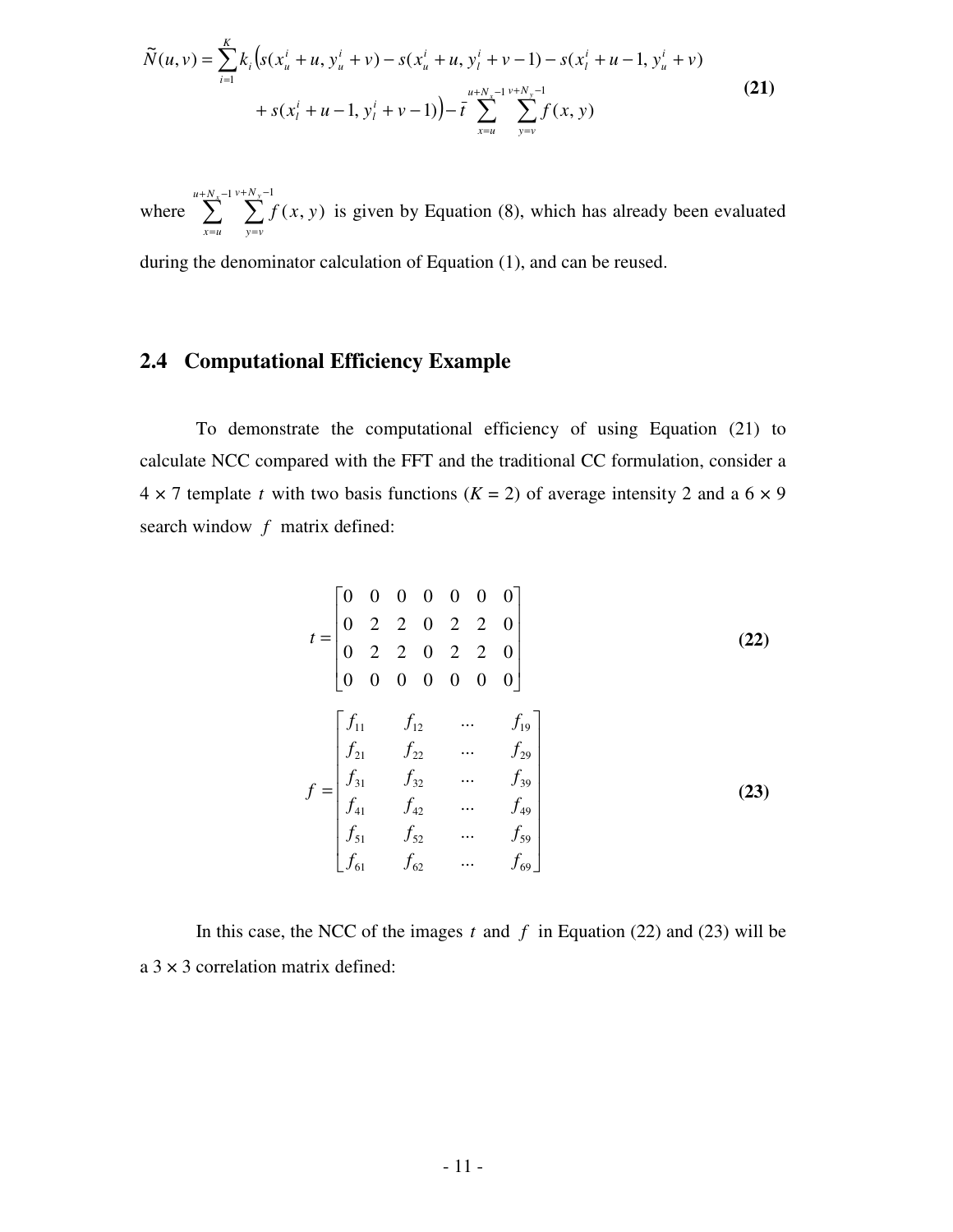$$
\gamma = \begin{bmatrix} \gamma_{0,0} & \gamma_{0,1} & \gamma_{0,2} \\ \gamma_{1,0} & \gamma_{1,1} & \gamma_{1,2} \\ \gamma_{2,0} & \gamma_{2,1} & \gamma_{2,2} \end{bmatrix}
$$
 (24)

where  $\gamma_{u,v}$ ,  $u = 0, \dots, 2$ ,  $v = 0, \dots, 2$  are given by Equation (1). Using Equation (21) with  $K = 2$ ,  $k_1 = 2$  and  $k_2 = 2$ , the approximation  $\tilde{N}(0,0)$  to the numerator of the first entry  $\gamma_{0,0}$  in Equation (24) is given by:

$$
\gamma(0,0) = 2(s(x_u^1, y_u^1) - s(x_u^1, y_l^1 - 1) - s(x_l^1 - 1, y_u^1) + s(x_l^1 - 1, y_l^1 - 1)) \n+ 2s(x_u^2, y_u^2) - s(x_u^2, y_l^2 - 1) - s(x_l^2 - 1, y_u^2) + s(x_l^2 - 1, y_l^2 - 1) \n- \bar{t} \sum_{x=u}^{u+N_x-1} \sum_{y=v}^{v+N_y-1} f(x, y) \n= 2(s(2,2) - s(2,0) - s(0,2) + s(0,0)) \n+ 2(s(2,5) - s(2,3) - s(0,5) + s(0,3)) \n- \bar{t} \sum_{x=u}^{u+N_x-1} \sum_{y=v}^{v+N_y-1} f(x, y)
$$
\n(25)

The expression  $\bar{t} \sum_{i=1}^{u+N_x-1} \sum_{\nu+N_y}^{v+N_y-1}$ =  $+ N_{v} -$ =  $1 v + N_y - 1$  $(x, y)$  $u + N_x - 1 v + N_y$  $x = u$ *v N y v*  $\overline{t}$   $\sum f(x, y)$ , has already been calculated in the denominator of

Equation (1), thus the number of computations required to evaluate Equation (25) is 2 multiplications and 7 additions/subtractions. Similar computations are required for the numerators of the other 8 entries of Equation (24), giving a total of  $9 \times 2 = 18$ multiplications and  $9 \times 7 = 63$  additions/subtractions.

This example can be readily generalized to a  $N_x \times N_y$  template *t* with *K* basis functions and a  $M_x \times M_y$  search window f producing a  $(M_x - N_x + 1) \times (M_y - N_y + 1)$  correlation matrix requiring in total,  $K(M_r - N_r + 1) \times (M_v - N_v + 1)$  multiplications and  $(3K+1)(M_x - N_x + 1) \times (M_y - N_y + 1)$  additions/subtractions for the  $(M_x - N_x + 1) \times (M_y - N_y + 1)$  entries of  $\tilde{N}(u, v)$ ,  $0 \le u \le M_x - N_x$ ,  $0 \le v \le M_y - N_y$ given by Equation (21). The results are summarized in Table 1 which compares the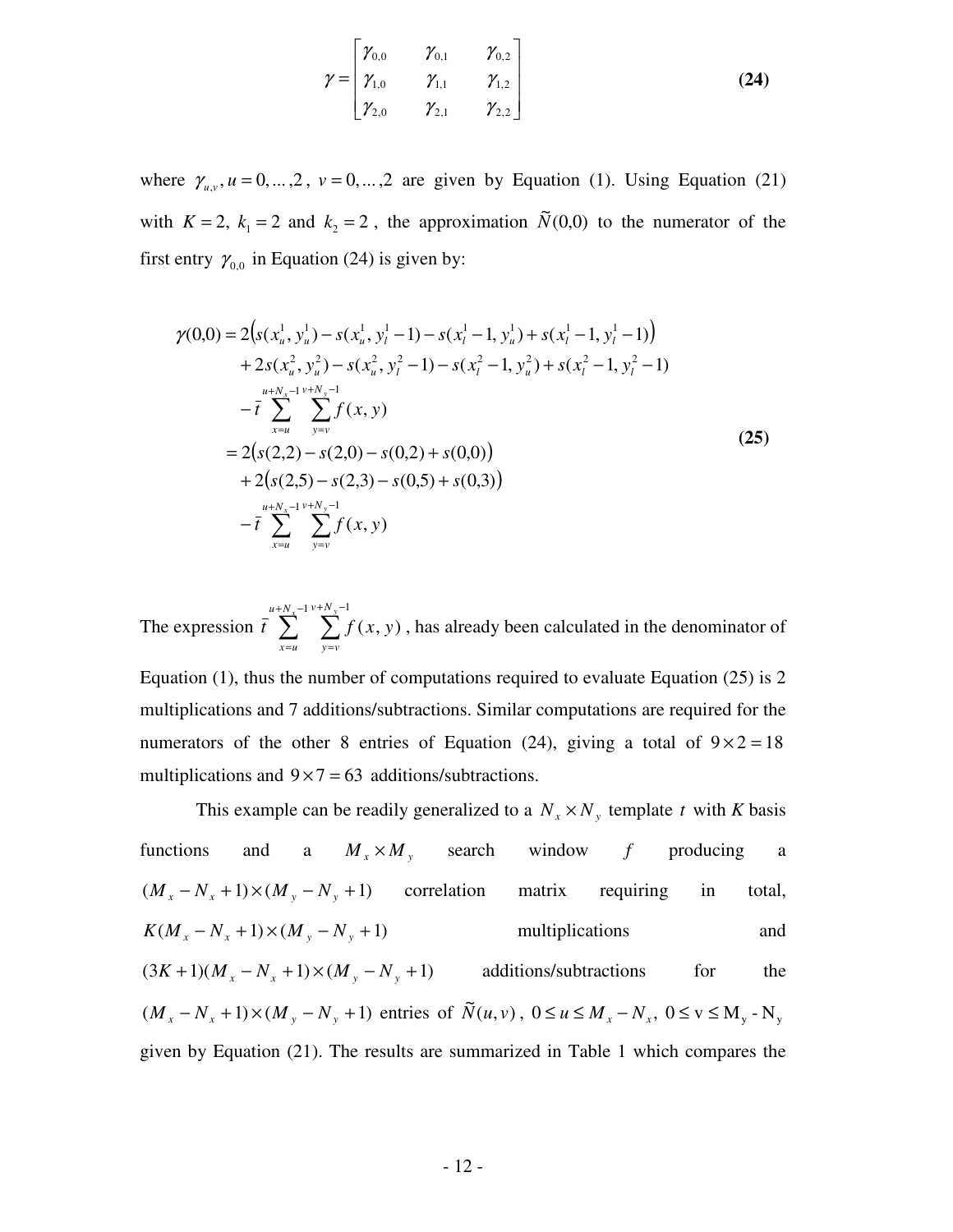sum-table formulation to the FFT and direct formulation of the numerator of Equation (1).

## **2.5 Basis Functions**

The automatic determination of the *K* basis functions is equivalent to automatically identifying the marker points in the image. This task is done by initially labelling each marker point region, so that each pixel in a particular region has the same number. In practice, this task is achieved by first thresholding the template image to get a matrix of 0's and 1's, then finding all regions inside the matrix that are connected by 1's. The minimum and the maximum indices for each region are then utilized to form the best representation of a rectangular basis function.

For example, consider the case where the marker points are randomly placed circles, as shown in Figure 5 (a). These circles are first labelled and the rectangular basis functions are found as shown in Figure 5 (b). As the circles are randomly distributed in the test images, some templates may contain overlapping circles. In practice, this overlap would correspond to two marker points that are sufficiently close together that thresholding does not separate them. However, this situation would have no significant effect on accuracy, as a single rectangular basis function would cover both circles. Partially formed circles due to the template boundary will similarly have no effect on accuracy as the corresponding rectangle will just have one of its sides on the boundary of the template image. Figure 6 illustrates these two examples when automatic basis detection is applied on randomly placed circles.

## **2.6 Algorithm Summary**

The fast-NCC based motion tracking algorithm presented, which uses the concepts of sum-table and basis function for efficient calculation of the NCC operates in the five steps shown in Figure 7: image acquisition, template and search window arrangement, calculation of sum-tables and basis functions, NCC calculation and motion pattern representation: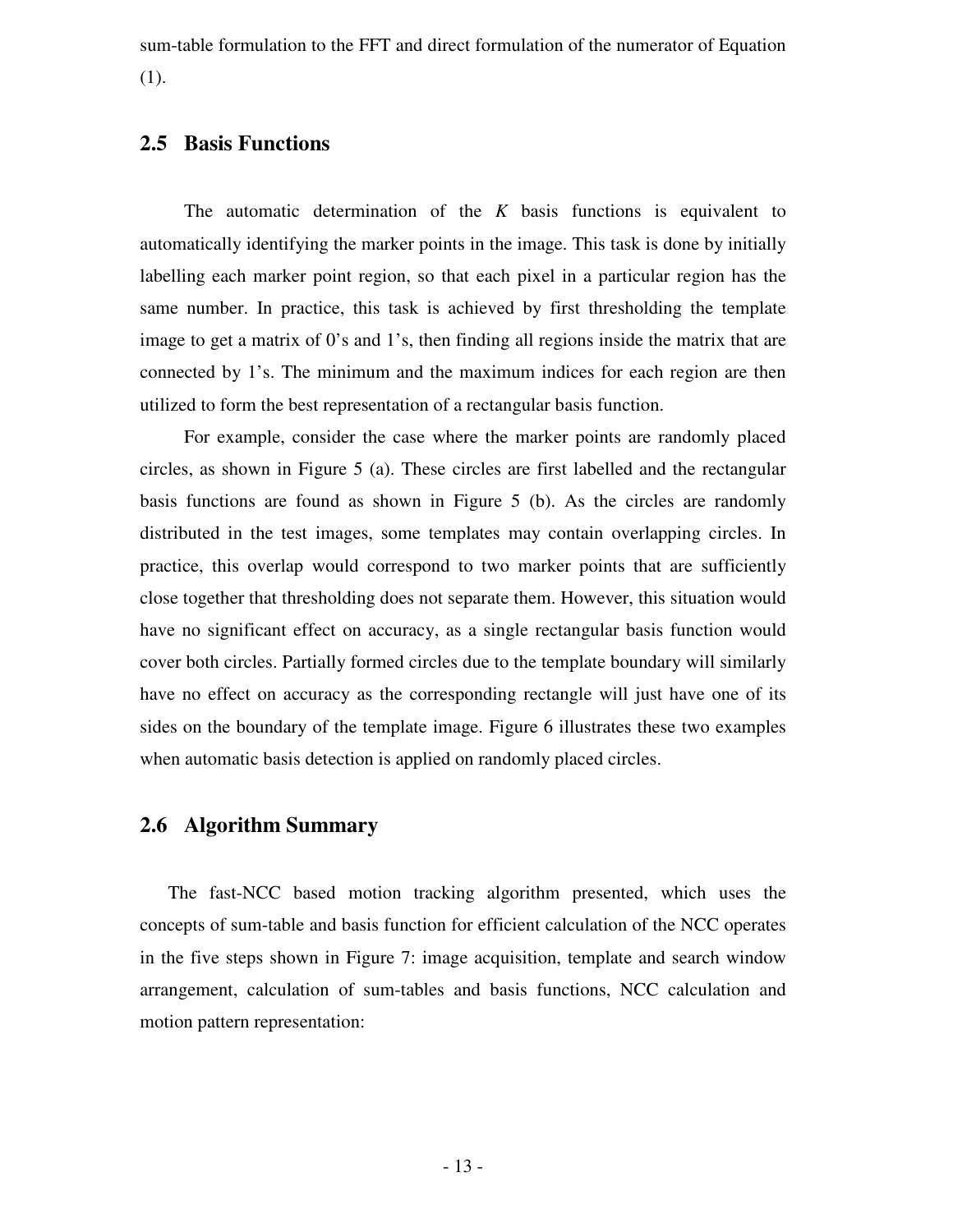- Image acquisition involves using a high-resolution digital camera to capture a pair of images describing the given motion that is required to be tracked.
- Template and search window arrangement involves dividing the second image into smaller template images and dividing the first image into search window sub-images, which are of a sufficient size to guarantee that the corresponding template images lie within the window sub-images. The sizes of the window sub-images relative to the template images can be determined from an upperbound on expected motion. For a more accurate motion field, the template images in the second image are made to overlap by 50 %.
- The sum-tables for the first image are calculated using the recursive formulas of Equation (10) and (11). The basis functions in each overlapping template sub-image are then calculated by thresholding the image and labelling and identifying the boundaries and centres of landmark points or natural speckle patterns on the skin.
- The NCC is calculated using the sum-table representation given by Equations (8) and (9) to match every template image in second image onto the corresponding window sub-image in first image, thus producing a motion vector for each template centre.
- The motion vectors for each template centre provide the overall motion pattern representation.

# **3. Results**

#### **3.1 Simulated Data**

Breast surface motion that occurs between two successive images of an actuation sequence is simulated by performing translational motion of up to 50 pixels on binary images of randomly placed circles. Note that allowing too much motion between images could risk missing potentially small perturbations on the surface that could arise due to a tumour [1, 10]. Also the motion between images must be sufficiently small so as to avoid any significant scaling or rotation that could affect the accuracy of the NCC, which in any form only examines average translations between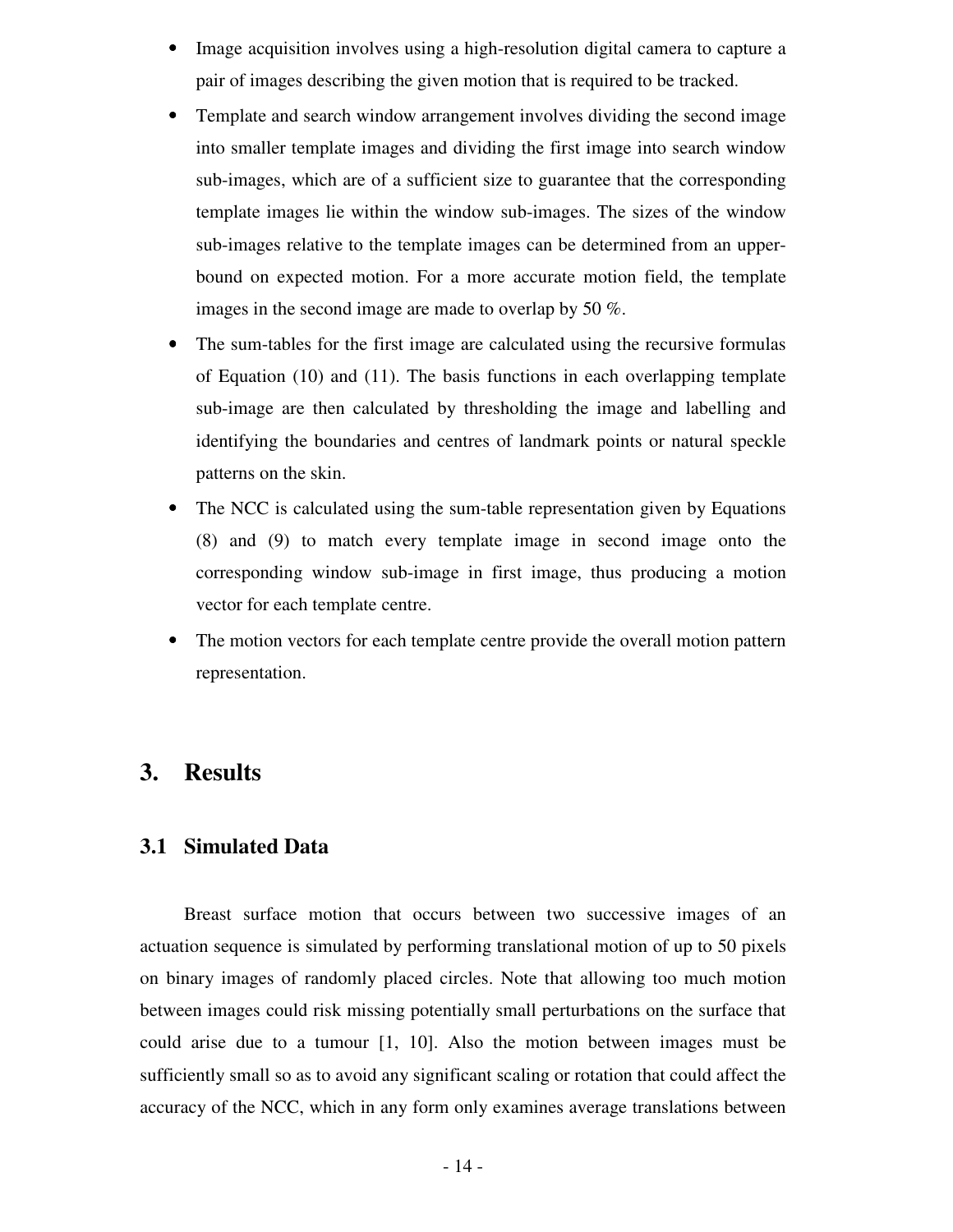images. However, these issues can be addressed in how a DIET implementation gathers the image data.

To test the speed and accuracy of the sum-table method versus the standard FFT-based NCC method, template images of size  $150 \times 150$ ,  $180 \times 180$  and  $200 \times$ 200, 230  $\times$  230 are matched to images of size 200  $\times$  200 and 250  $\times$  250 respectively. In each case, 5, 10, 20 and 30 circles are randomly placed in each image similar to that shown in Figure 5 (a) and Figure 6 (a). Tables 2-5 show the average CPU times from 100 random simulations of the sum-table method with and without accounting for the time for calculating the basis functions and the CPU time of the FFT-based NCC. All simulations were done on Matlab using a Pentium 4 desktop with 3.0 GHz CPU and 1.0 GMb of RAM.

The mean pixel error between the two methods over all simulations was  $\sim 0.1$ pixels with an average standard deviation of  $\sim 0.2$  pixels. Note that unlike [19], here the CPU time for pre-calculating the sum-table is included in all cases. Tables 6-9 show the comparison of CPU times for the sum-table method versus the FFT-based CC method, which only involves calculating the numerator of the NCC given by Equation 1. The results show in all cases that the sum-table method is just as accurate and at least an order of magnitude faster than both the FFT-based NCC and CC methods.

The method was then applied on 1M pixel images, where the first image is shown in Figure 8. Each image contains 500 circles so that on average a  $250 \times 250$ image would contain  $\sim$  30 circles. A non-uniform motion field with a maximum displacement of 25 pixels was simulated, as shown in Figure 9, where the motion vectors are scaled for ease of viewing. Note that it is assumed here that the maximum potential displacement between two images during a sinusoidal actuation is known in advance. In practice, this maximum displacement would be an upper bound on expected motion that could be fixed at a chosen value as there is physical control on the time taken between images in a sequence.

The first image  $(I_1)$  and the second image  $(I_2)$  are both broken into 64 smaller 50% overlapping  $250 \times 250$  sub-images. The  $250 \times 250$  sub-images in  $I_1$  are then each represented by a  $200 \times 200$  template image by truncating each image by 25 pixels on all sides. Since a maximum displacement of 25 pixels is assumed, each  $200 \times 200$ template in  $I_1$  is guaranteed to lie somewhere inside the corresponding  $250 \times 250$ image in *I*2. Larger maximum displacements could be handled by either decreasing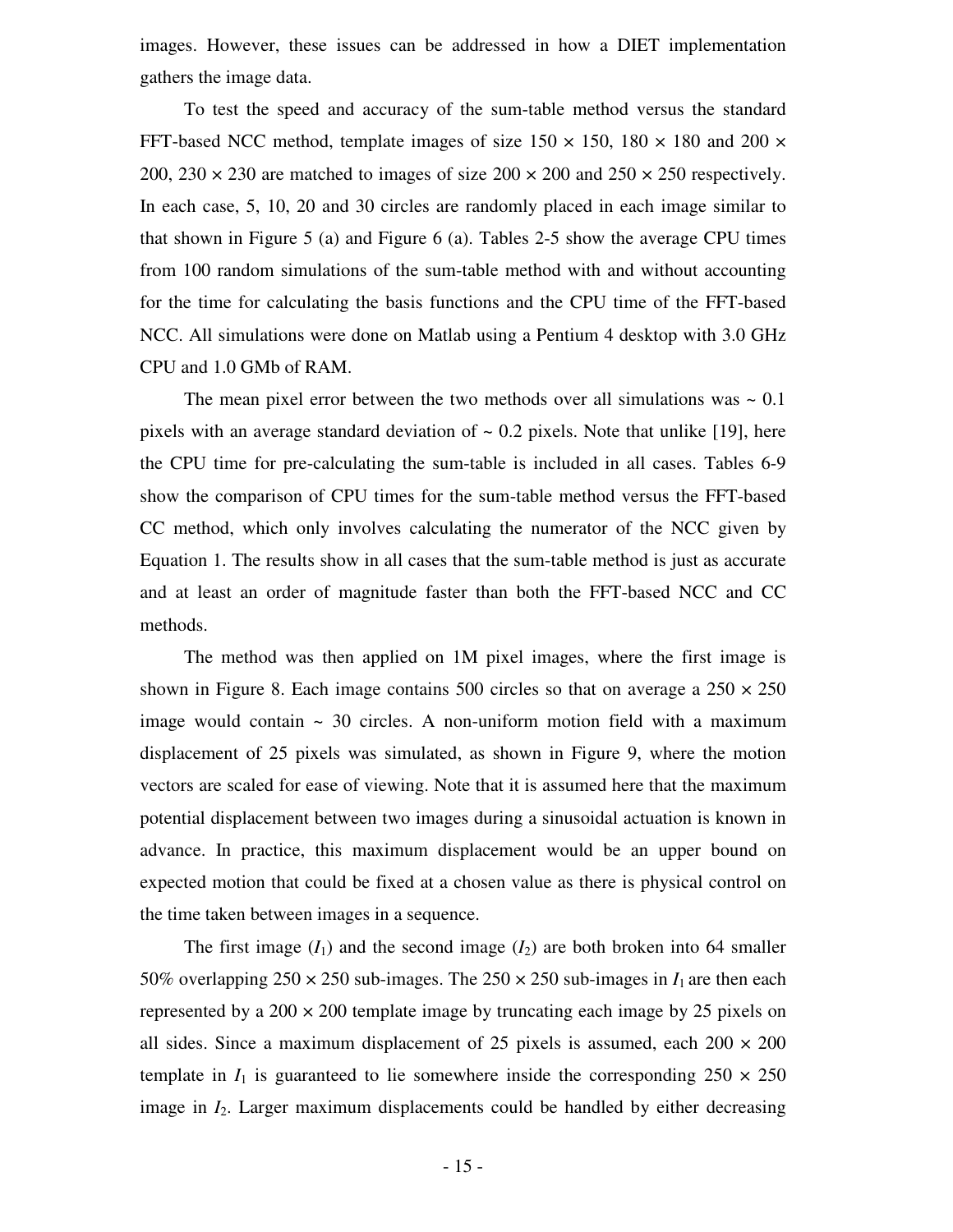the template sizes in  $I_1$  or increasing the sub-images sizes in  $I_2$ . Each 200  $\times$  200 template image in  $I_1$  was then matched to the corresponding  $250 \times 250$  images in  $I_2$  to calculate the motion using NCC. The difference in motion between the FFT-based and sum-table methods was on average 0.25 pixels with a standard deviation of 0.43 pixels. However, the total CPU time for the FFT-based NCC was 37.67 s while the sum-table took 2.84 s including basis function calculation. Without including the basis function calculation, the total CPU time was 1.01 s. In this case, the sum-table method is about 13-37 times faster than the FFT method.

## **3.2 Visco-Elastic Breast Phantom**

The sum-table and basis functions method presented is applied on two 1M pixel images of two different deformations of a visco-elastic breast phantom with randomly placed markings, as shown in Figure 10. For this example, 75 pixels were used as an upper-bound on the maximum motion between the images. Image 1 was broken into 50% overlapping templates of size  $250 \times 250$  with corresponding  $400 \times 400$  search windows in the second image to account for up to 75 pixel movement in either the *x* or y directions of the  $250 \times 250$  templates. Figure 11 shows an example of the calculation of basis functions for a template after thresholding and Figure 12 shows the basis functions in Figure 11 registered onto the corresponding search window after finding the best template match.

The overall motion field of the first image in Figure 10 is shown in Figure 13. The total mean error is 0.12 pixels for the FFT-based NCC motion field with a standard deviation of 0.11 pixels. This result shows that approximating the template with basis functions for computational efficiency does not affect accuracy.

#### **3.3 Human Skin**

Figures 14 and 15 show images of two different deformations of human skin. The first image in Figure 14 is the reference image and is of size  $250 \times 250$ . The second image in Figure 15 is the template and is of size  $230 \times 230$ . In this case, the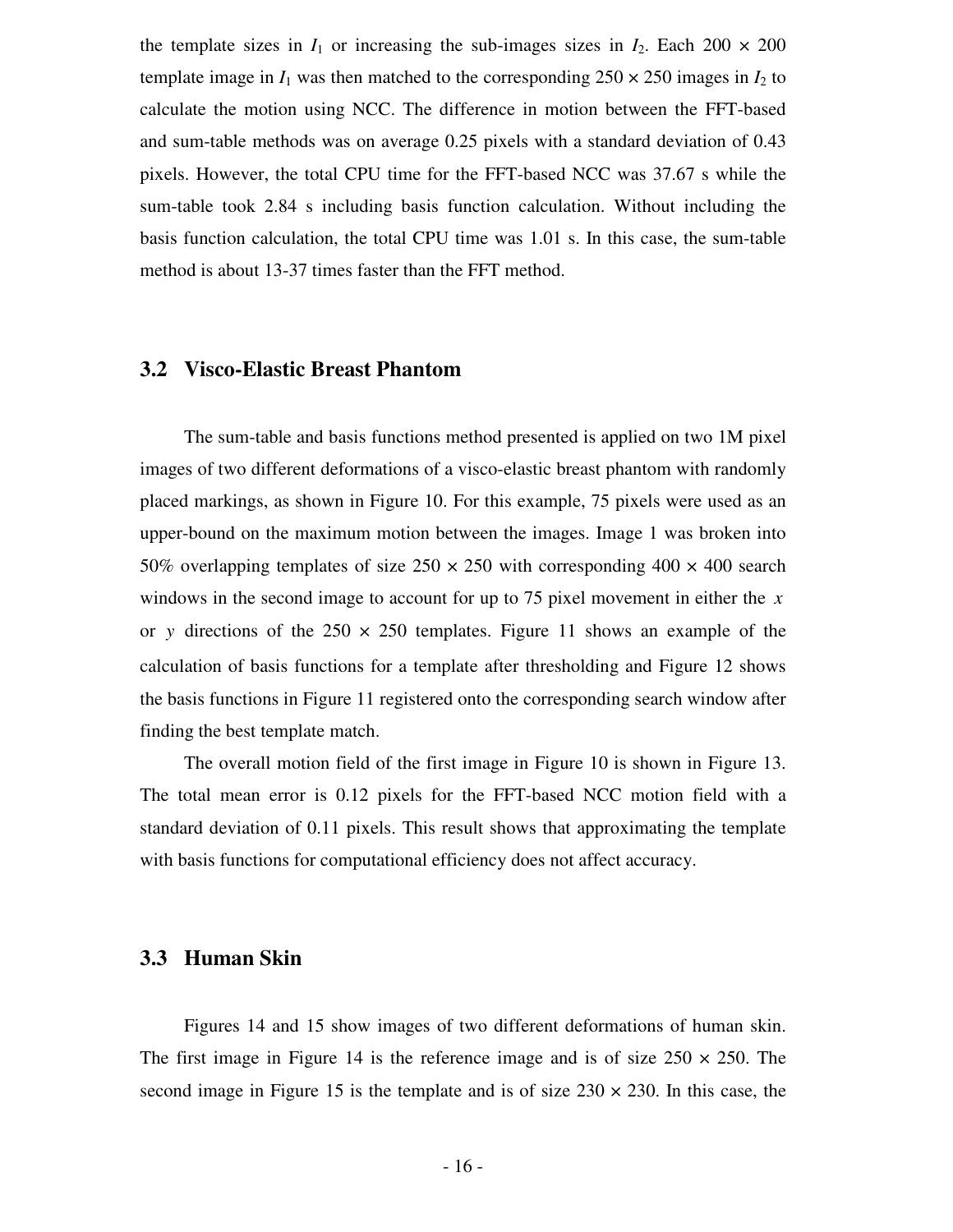natural patterns on the skin will be used as basis functions in the sum-table method. To calculate the basis functions to represent the template, the image is first thresholded to detect the brighter pixels corresponding to speckles, as shown in Figure 16. All regions connected by 1 pixel are then labelled and features that have less than 10 pixels are removed. This produces 30 basis functions as shown in Figure 17.

The sum-table method is then used to approximate the NCC and match the template of Figure 15 onto Figure 14. Figure 18 shows a close up of the registration of speckles on Figure 16 to speckles on Figure 14, which shows a close match. The motion vectors for the FFT-based NCC and sum-table based NCC were the same with the vector value (12, 19), thus reaffirming that approximating the template with basis functions does not cost accuracy.

# **4. Discussion and Conclusions**

The motion calculated using the sum-table based NCC was always within 1 pixel of the FFT-based NCC for both simulated motion and human skin motion. This shows that there is no compromise on accuracy when using the sum-table method. However, the sum-table method is at least an order of magnitude faster than the FFT for both NCC and CC in all cases. Depending on the size of the images, and for 20+ circles, the sum-table method is  $\sim$ 11-28 (9-20) times faster than FFT for NCC (CC) including basis function calculation and  $\sim$ 37-150 (187-271) times faster than FFT for NCC (CC) not including basis function calculation.

For the case of breast surface motion tracking, given the high accuracy required to detect small perturbations on the surface, every landmark point must be identified between images for accurate interpolated motion and camera calibration. Thus, both the FFT and sum-table based methods require the known position of the landmarks in every image. The process of finding the position of a landmark point is effectively the same as calculating basis functions. Thus, the sum-table based NCC is effectively 37- 150 times faster than the FFT-based NCC depending on the sizes of the images considered.

Note that the computational saving does not utilize the fact that the motion vector between two 50% overlapping sub-images does not change significantly. To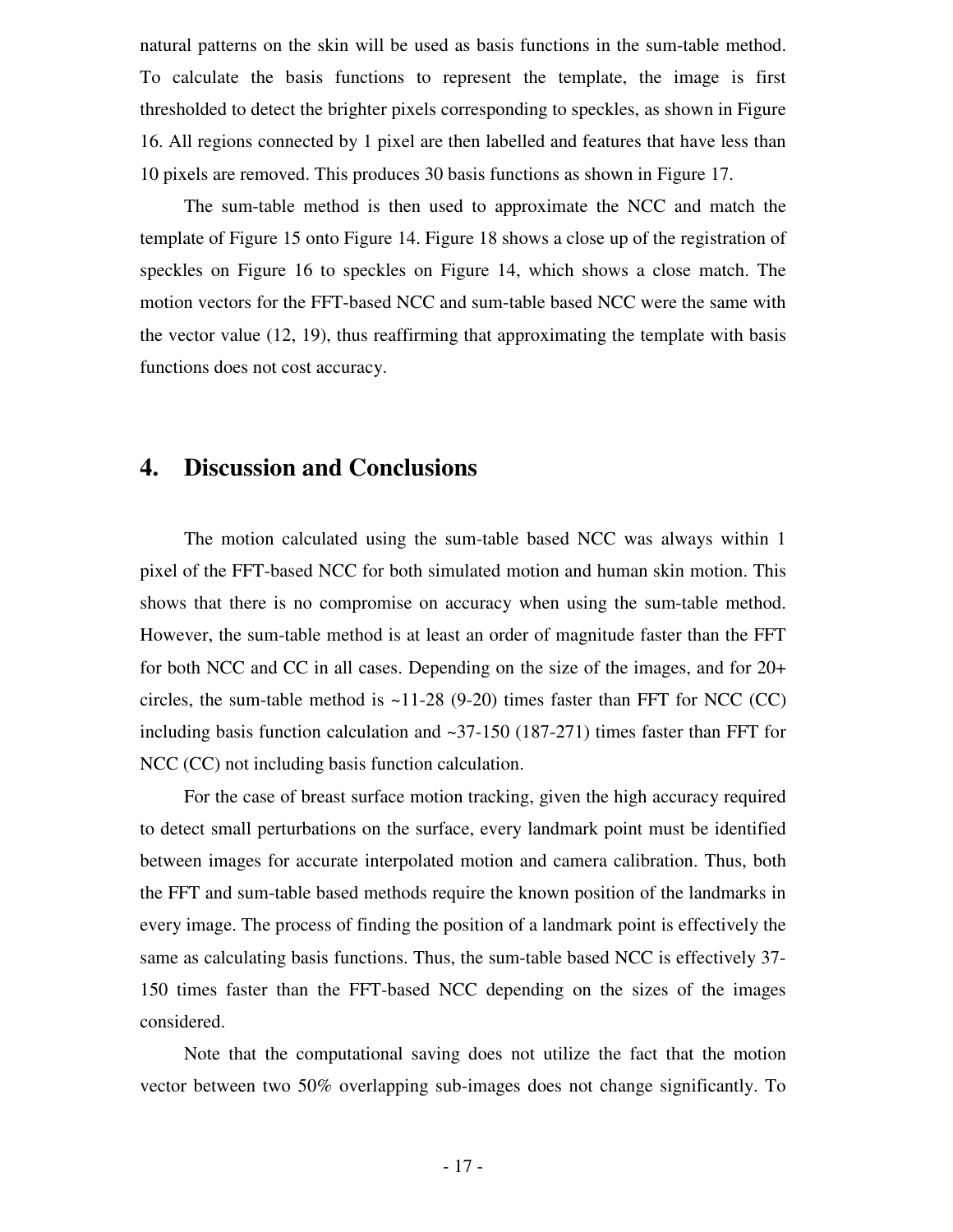find the motion vector for the current template centre, the closest motion vector of a previously computed template centre could be used as an approximation. Since the motion fields of the previous and current template centres may not differ significantly, this approach would dramatically reduce the number of shifts required to match the current template to the first image and thus reduce  $M_x - N_x$  and  $M_y - N_y$  in Table 1. This bootstrapping idea could be applied over the whole image further significantly reducing computational requirements. Note that the FFT approach is not able to take advantage of such bootstrapping as the computational time is largely dependent on the size of the template, not the number of the shifts required to match the template to the image. Such a large computational saving for calculating the NCC is important for real time clinical application of the DIET system in breast cancer screening, or any other application tracking large numbers of points.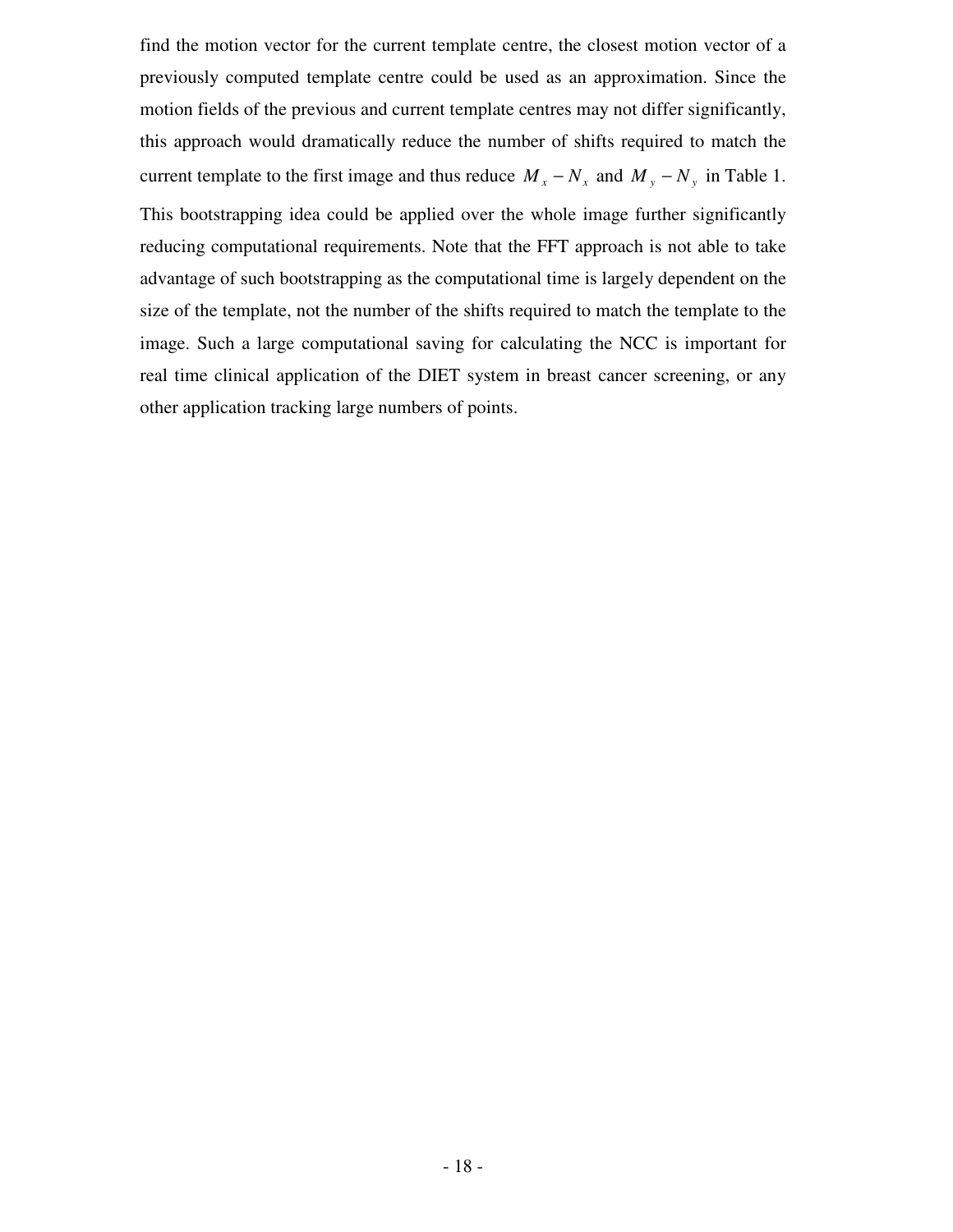# **References**

- [1] A. Peters, A. Milsant, J. Rouze, L. Ray, J. G. Chase, and E. E. W. Houten, "Digital image-based elasto-tomography: Proof of concept studies for surface based mechanical property reconstruction.," *Japanese Society of Mechanical Engineers (JSME) International Journal*, vol. 47(4), pp. 1117-1123, 2005.
- [2] R. Sinkus, J. Lorenzen, D. Schrader, M. Lorenzen, M. Dargatz, and D. Holz, "High-resolution tensor MR elastography for breast tumor detection," *Phys. Med. Biol.*, vol. 45, pp. 1649-1664, 2000.
- [3] E. E. W. V. Houten, M. M. Doyley, F. E. Kennedy, J. B. Weaver, and K. D. Paulsen, "Initial in-vivo experience with steady-state subzone-based MR elastography of the human breast.," *Journal of Magnetic Resonance Imaging*, vol. 17, pp. 72-85, 2003.
- [4] R. Muthupillai, P. J. Rossman, D. J. Lomas, J. F. Greenleaf, S. J. Riederer, and R. L. Ehman, "Magnetic resonance elastography by direct visualization of propagating acoustic strain waves," *Science*, vol. 269, pp. 1854-1857, 1995.
- [5] M. M. Doyley, P. M. Meaney, and J. Bamber, "Evaluation of an iterative reconstruction method for quantitative elastography," *Phys. Med. Biol.*, vol. 45, pp. 1521-1540, 2000.
- [6] T. A. Krouskop, T. M. Wheeler, F. Kallel, B. S. Garra, and T. Hall, "Elastic moduli of breast and prostate tissues under compression," *Ultra-sonic Imaging*, vol. 20, pp. 260-274, 1998.
- [7] A. Samani, J. Bishop, C. Luginbuhl, and D. B. Plewes, "Measuring the elastic modulus of ex-vivo small tissue samples," *Phys. Med. Biol.*, vol. 48, pp. 2183- 2198, 2003.
- [8] M. Raffel, C. Willert, and J. Kompenhans, *Particle Image Velocimetry: A Practical Guide*. Berlin: Springer-Verlag, 1998.
- [9] B. D. Lucas and T. Kanade, "An Iterative Image Registration Technique with an Application to Stereo Vision," presented at International Joint Conference on Artificial Intelligence, Vancouver, 1981.
- [10] S. Kinoshita, "Tissue Actuation Studies for a Digital-Image Elasto-Tomography (DIET) Breast Cancer Screening System," Master thesis, Department of Mechanical Engineering, University of Canterbury, 2005.
- [11] M. Kass, A. Witkin, and D. Terzopoulos, "Snakes: Active Contour Models," *International Journal of Computer Vision*, vol. 1(4), pp. 321-331, 1988.
- [12] N. Peterfreud, "Robust tracking of position and velocity with kalman snakes," *IEEE Transactions on Pattern Analysis and Machine Intelligence*, vol. 21(6), pp. 564-569, 1999.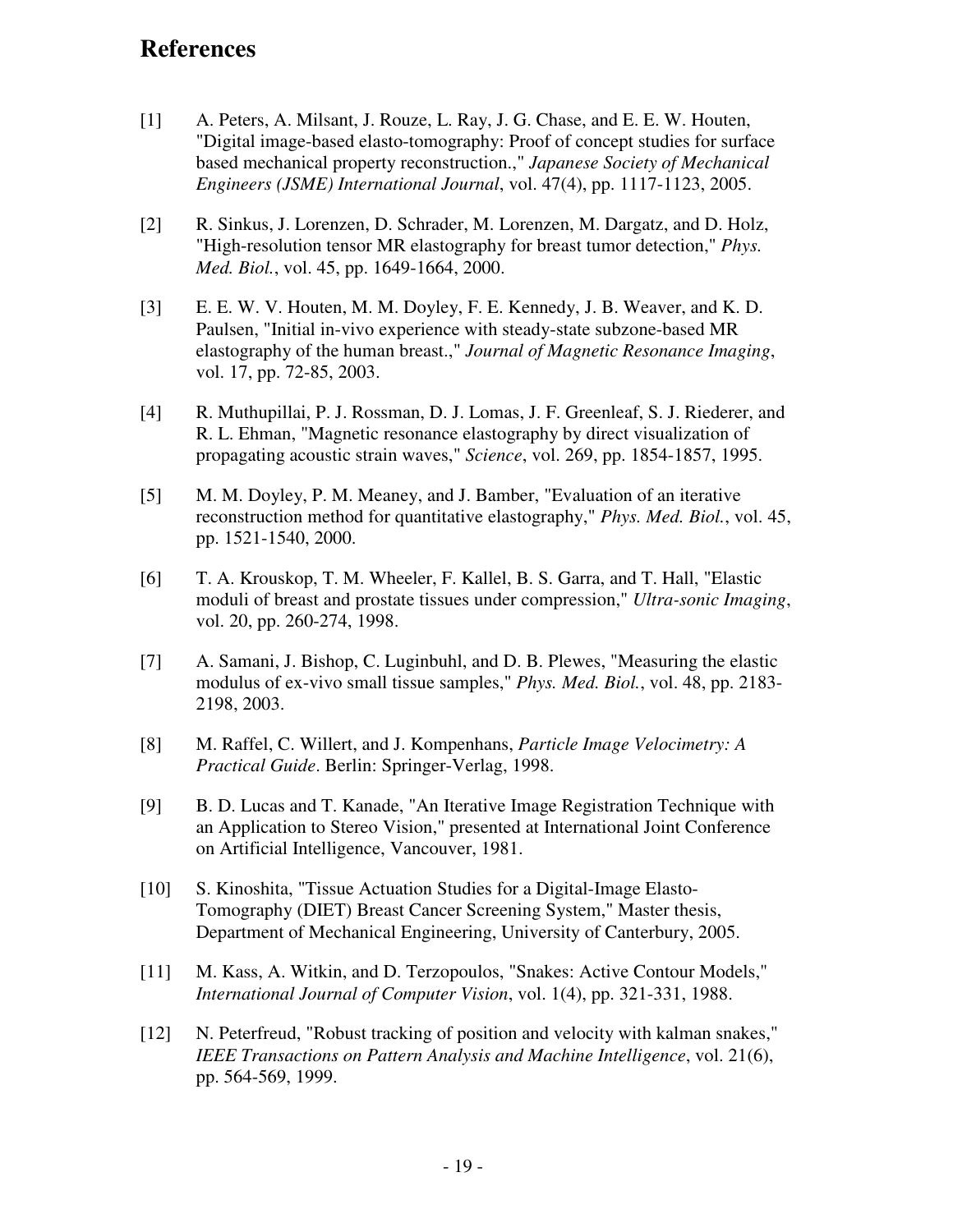- [13] H. Chui and A. Rangarajan, "A new point matching algorithm for non-rigid registration," *Computer Vision and Image Understanding*, vol. 89, pp. 114- 141, 2003.
- [14] P. J. Burt, C. Yen, and X. Xu, "Local correlation measures for motion analysis: a comparative study," presented at IEEE Conference in Pattern Recognition Image Processing, 1982.
- [15] T. W. Ryan, "The Prediction of Cross-Correlation Accuracy in Digital Stereo-Pair Images," PhD thesis, University of Arizona, 1981.
- [16] J. P. Lewis, "Fast Normalized Cross-Correlation," *Vision Interface*, pp. 120- 123, 1995.
- [17] D. M. Tsai and C. T. Lin, "Fast normalized cross-correlation for defect detection," *Pattern Recognition Letters*, vol. 24, pp. 2625-2631, 2003.
- [18] D. M. Tsai, C. T. Lin, and J. F. Chen, "The evaluation of normalized crosscorrelations for defect detection," *Pattern Recognition Letters*, vol. 24, pp. 2525-2535, 2003.
- [19] K. Briechle and U. D. Hanebeck, "Template matching using fast normalized cross-correlation," presented at Proceedings of SPIE, Aero-Sense Symposium, Vol. 4387, Orlando, Florida, 2001.
- [20] J. C. Russ, "Template Matching and Correlation," in *The Image Processing Handbook*, 2 ed. Raleigh: CRC Press, 1994, pp. 341-346.
- [21] H. Schweitzer, J. W. Bell, and F. Wu, "Very Fast Template Matching," presented at 7th European Conference on Computer Vision, Copenhagen, Denmark, 2002.
- [22] P. Viola and M. J. Jones, "Robust Real-time Object Detection," Cambridge Research Laboratory, Massachusetts 2001.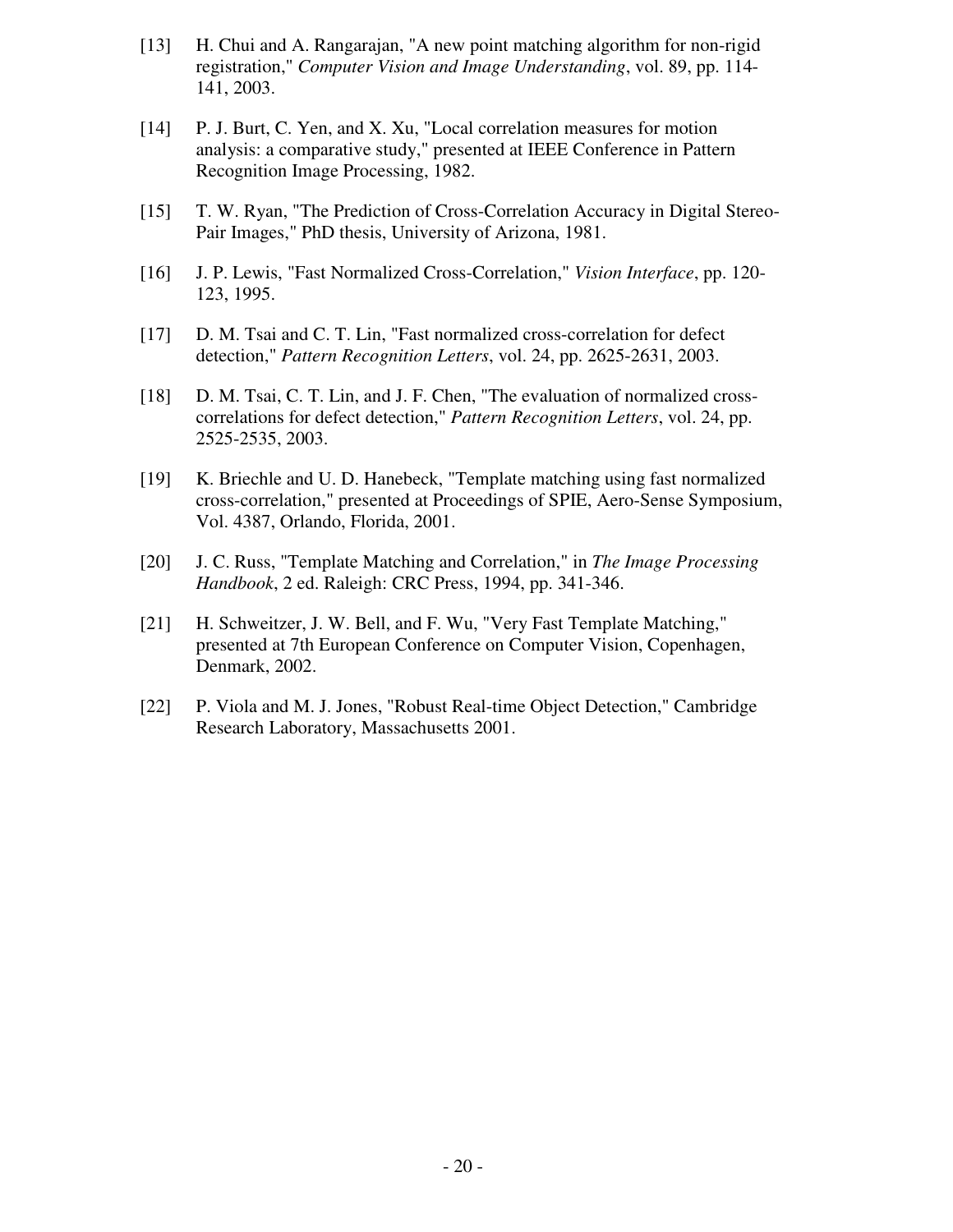|                 | Number of                                  | Number of                                  |
|-----------------|--------------------------------------------|--------------------------------------------|
| <b>Method</b>   | <b>Multiplications</b>                     | additions/subtractions                     |
| $Sum-Table +$   | $K(M_x - N_x + 1)(M_y - N_y + 1)$          | $(3K+1)(M_x-N_x+1)(M_y-N_y+1)$             |
| basis functions |                                            |                                            |
| <b>FFT</b>      | $M_{x}M_{y} \log_{2}(M_{x}M_{y})$          | $M_{x}M_{y} \log_{2}(M_{x}M_{y})$          |
| Direct          | $N_{x}N_{y}(M_{x}-N_{x}+1)(M_{y}-N_{y}+1)$ | $N_{x}N_{y}(M_{x}-N_{x}+1)(M_{y}-N_{y}+1)$ |

Table 1: Number computations required for calculating numerator of the NCC given by Equation (1).

| CPU Time (NCC) (s)        |        |        |        |        |  |
|---------------------------|--------|--------|--------|--------|--|
| <b>Density of Circles</b> |        | 10     | 20     | 30     |  |
| <b>FFT</b>                | 0.5892 | 0.5892 | 0.5892 | 0.5892 |  |
| Sum-Table                 | 0.0111 | 0.0092 | 0.0103 | 0.0104 |  |
| Sum-Table (with basis)    | 0.0207 | 0.0226 | 0.0271 | 0.0298 |  |

Table 2: Performance time measured for template of size  $150 \times 150$  inside a  $200 \times 200$  search region.

| CPU Time (NCC) (s)                          |        |        |        |        |  |  |
|---------------------------------------------|--------|--------|--------|--------|--|--|
| <b>Density of Circles</b><br>30<br>20<br>10 |        |        |        |        |  |  |
| <b>FFT</b>                                  | 0.4538 | 0.4538 | 0.4538 | 0.4538 |  |  |
| Sum-Table                                   | 0.0107 | 0.0113 | 0.0101 | 0.0094 |  |  |
| Sum-Table (with basis)                      | 0.0256 | 0.0315 | 0.0399 | 0.0466 |  |  |

Table 3: Performance time measured for template of size  $180 \times 180$  inside a  $200 \times 200$  search region.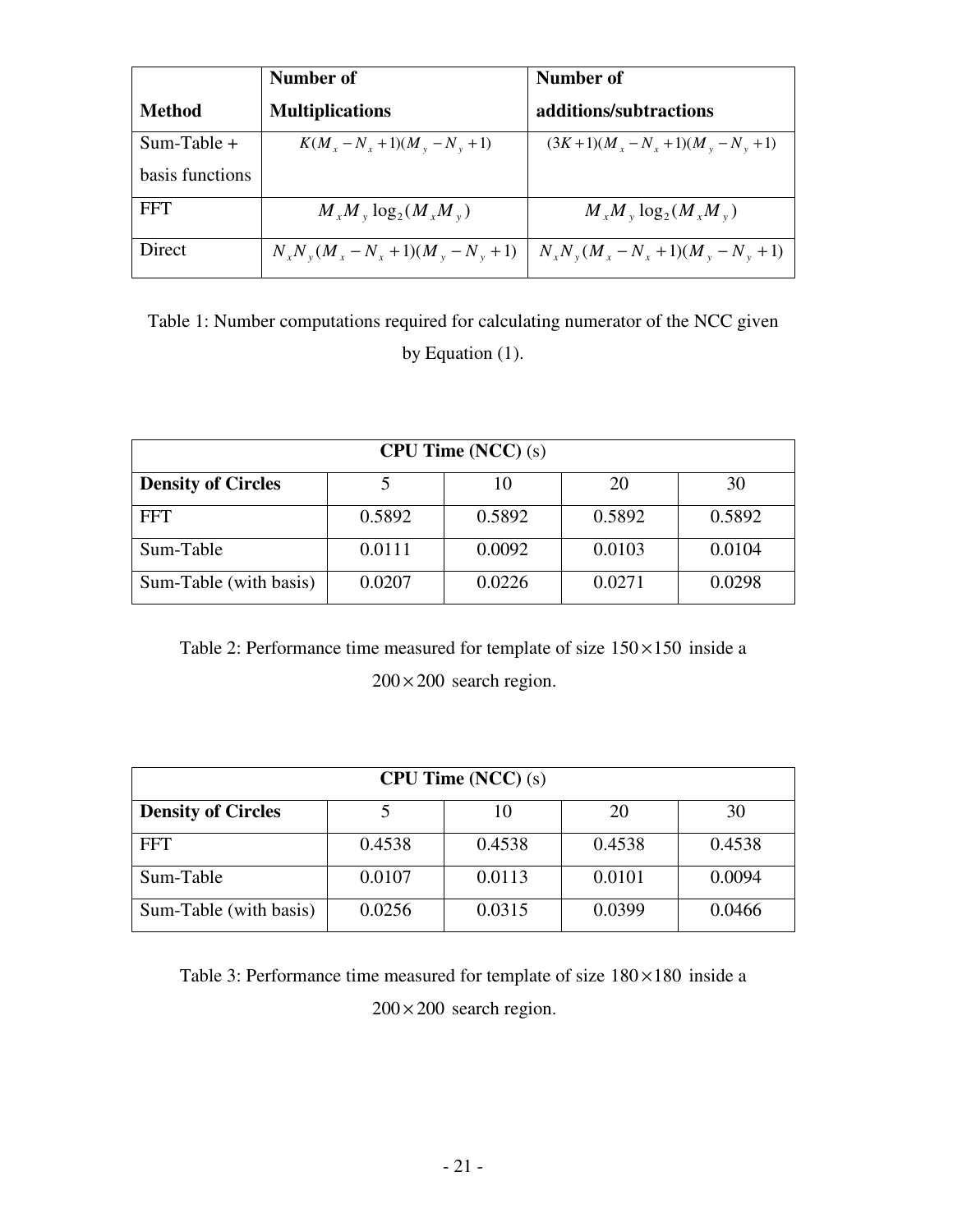| CPU Time (NCC) (s)                          |        |        |        |        |  |  |
|---------------------------------------------|--------|--------|--------|--------|--|--|
| <b>Density of Circles</b><br>30<br>10<br>20 |        |        |        |        |  |  |
| <b>FFT</b>                                  | 0.6286 | 0.6286 | 0.6286 | 0.6286 |  |  |
| Sum-Table                                   | 0.0147 | 0.0163 | 0.0152 | 0.0149 |  |  |
| Sum-Table (with basis)                      | 0.0390 | 0.0395 | 0.0507 | 0.0573 |  |  |

Table 4: Performance time measured for template of size  $200 \times 200$  inside a  $250 \times 250$  search region.

| CPU Time (NCC) (s)                          |        |        |        |        |  |  |
|---------------------------------------------|--------|--------|--------|--------|--|--|
| <b>Density of Circles</b><br>30<br>20<br>10 |        |        |        |        |  |  |
| FFT                                         | 1.7589 | 1.7589 | 1.7589 | 1.7589 |  |  |
| Sum-Table                                   | 0.0136 | 0.0110 | 0.0116 | 0.0126 |  |  |
| Sum-Table (with basis)                      | 0.0370 | 0.0455 | 0.0635 | 0.0747 |  |  |

Table 5: Performance time measured for template of size  $230 \times 230$  inside a  $250 \times 250$  search region.

| CPU Time (NCC) (s)                          |        |        |        |        |  |  |
|---------------------------------------------|--------|--------|--------|--------|--|--|
| 30<br><b>Density of Circles</b><br>20<br>10 |        |        |        |        |  |  |
| <b>FFT</b>                                  | 0.3747 | 0.3747 | 0.3747 | 0.3747 |  |  |
| Sum-Table                                   | 0.0005 | 0.0014 | 0.0020 | 0.0019 |  |  |
| Sum-Table (with basis)                      | 0.0100 | 0.0130 | 0.0192 | 0.0230 |  |  |

Table 6: Performance time measured for template of size  $150 \times 150$  inside a  $200 \times 200$  search region.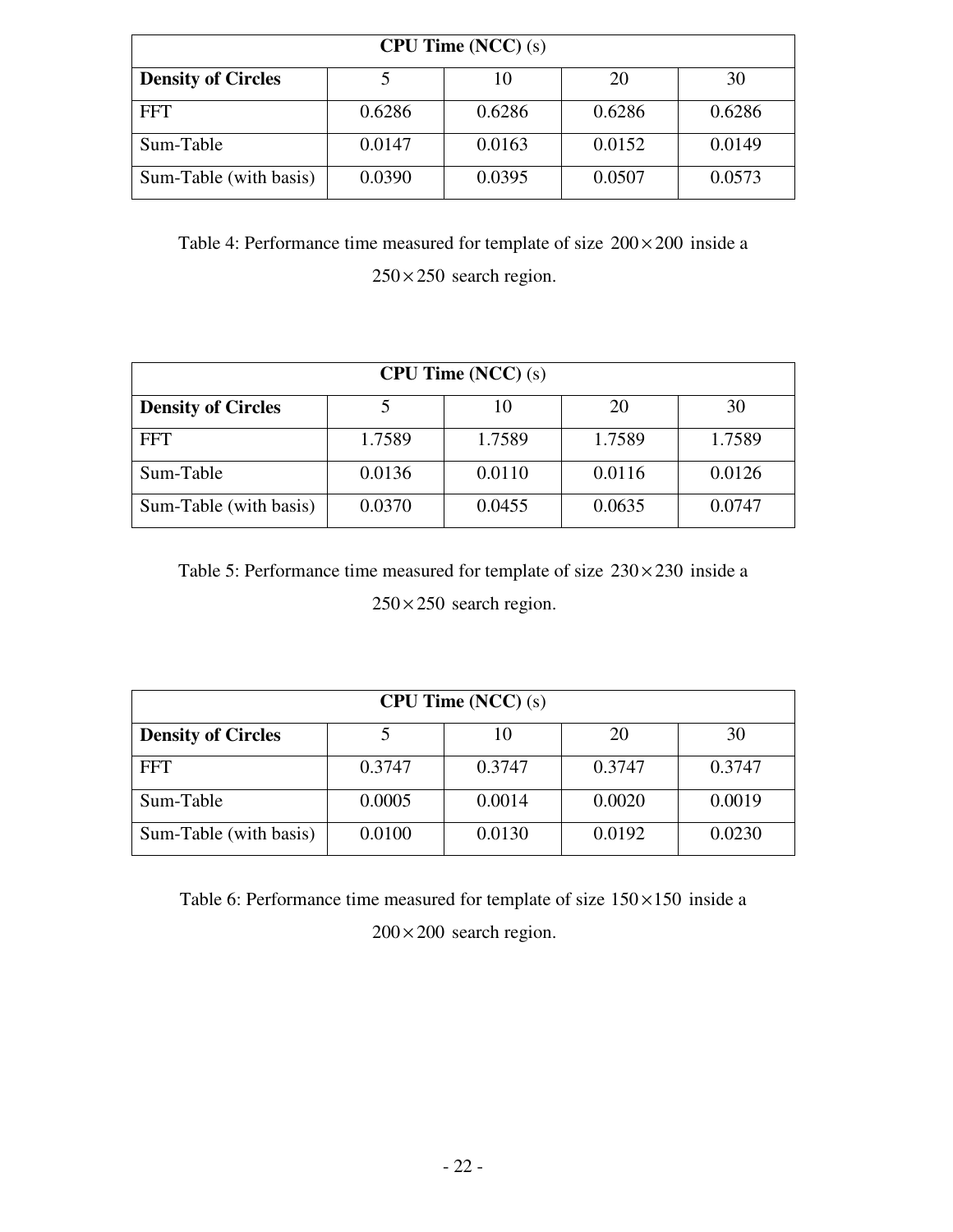| <b>CPU Time (NCC) (s)</b>                   |        |        |        |        |  |  |
|---------------------------------------------|--------|--------|--------|--------|--|--|
| <b>Density of Circles</b><br>30<br>10<br>20 |        |        |        |        |  |  |
| <b>FFT</b>                                  | 0.3729 | 0.3729 | 0.3729 | 0.3729 |  |  |
| Sum-Table                                   | 0.0008 | 0.0008 | 0.0016 | 0.0017 |  |  |
| Sum-Table (with basis)                      | 0.0164 | 0.0255 | 0.0306 | 0.0383 |  |  |

Table 7: Performance time measured for template of size  $180 \times 180$  inside a  $200 \times 200$  search region.

| CPU Time (NCC) (s)                          |        |        |        |        |  |  |
|---------------------------------------------|--------|--------|--------|--------|--|--|
| <b>Density of Circles</b><br>30<br>20<br>10 |        |        |        |        |  |  |
| <b>FFT</b>                                  | 0.4285 | 0.4285 | 0.4285 | 0.4285 |  |  |
| Sum-Table                                   | 0.0027 | 0.0019 | 0.0016 | 0.0042 |  |  |
| Sum-Table (with basis)                      | 0.0171 | 0.0252 | 0.0375 | 0.0434 |  |  |

Table 8: Performance time measured for template of size  $200 \times 200$  inside a  $250 \times 250$  search region.

| CPU Time (NCC) (s)                          |        |        |        |        |  |  |
|---------------------------------------------|--------|--------|--------|--------|--|--|
| 30<br><b>Density of Circles</b><br>20<br>10 |        |        |        |        |  |  |
| <b>FFT</b>                                  | 0.4332 | 0.4332 | 0.4332 | 0.4332 |  |  |
| Sum-Table                                   | 0.0004 | 0.0007 | 0.0020 | 0.0016 |  |  |
| Sum-Table (with basis)                      | 0.0210 | 0.0325 | 0.0494 | 0.0613 |  |  |

Table 9: Performance time measured for template of size  $230 \times 230$  inside a  $250 \times 250$  search region.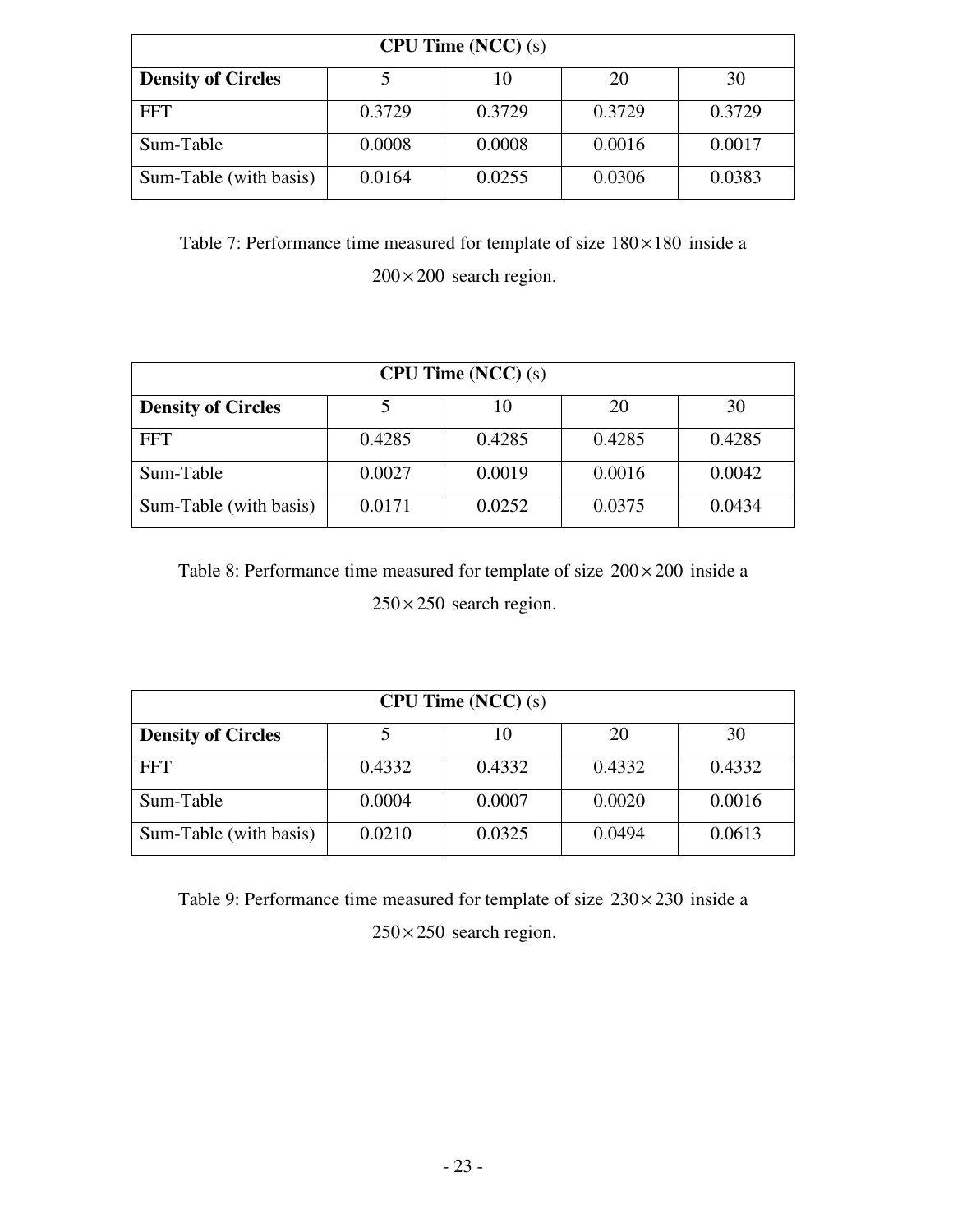

**Figure 1:** Formation of a correlation plane by directly cross-correlating a  $2 \times 2$  pixel template  $T(x, y)$  with a 4 × 4 pixel search window  $W(x, y)$ , resulting in a 3 × 3 pixel correlation plane, where the brightest pixel, at the (2,2) location in this example, indicates  $\gamma_{\text{max}}$  corresponding to the best match.



**Figure 2:** Implementation of the numerator of NCC by using FFT algorithm.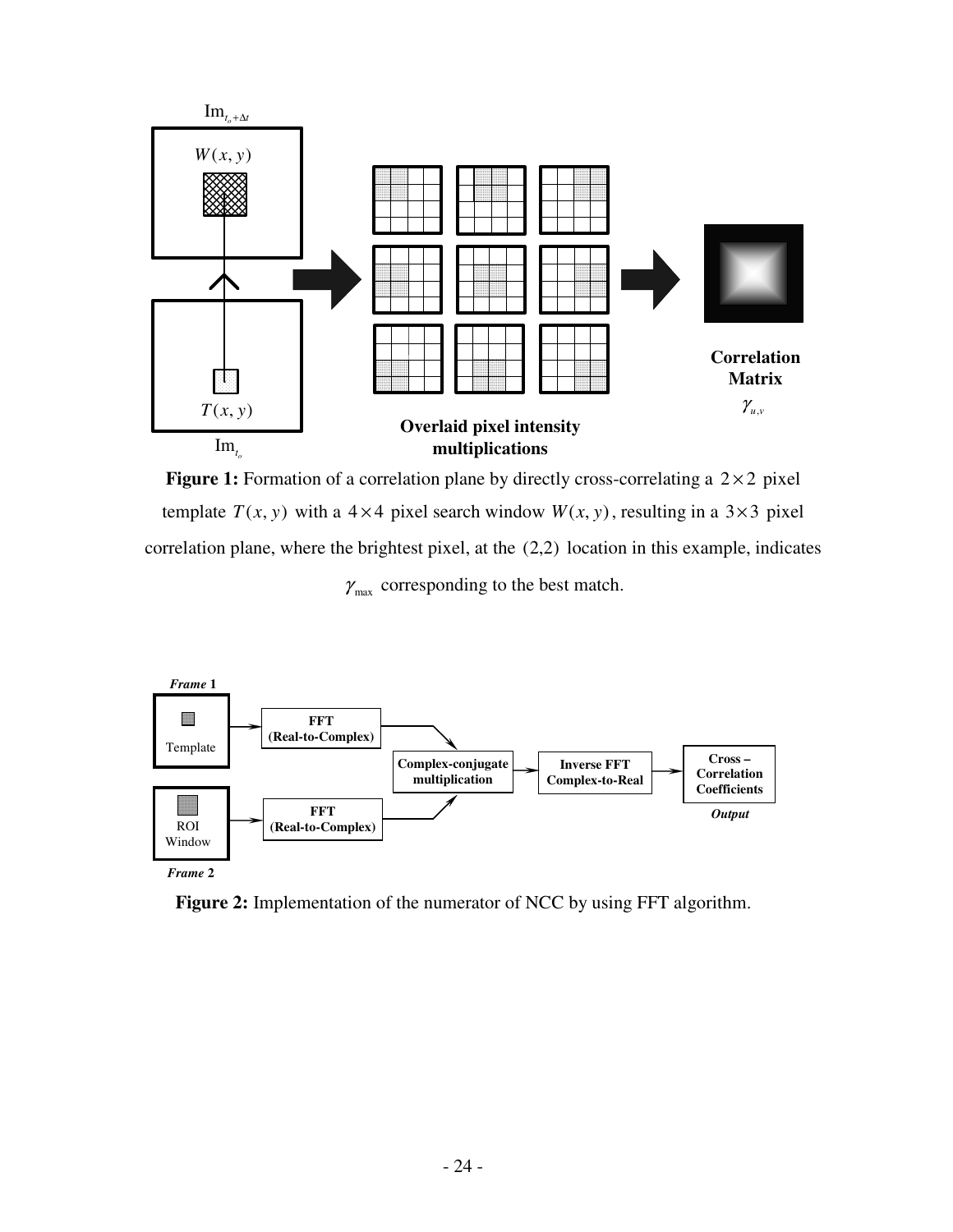

**Figure 3:** Pictorial representation of calculating  $s(x, y)$ .



**Figure 4:** Approximating a simple landmark point in a template by a rectangle.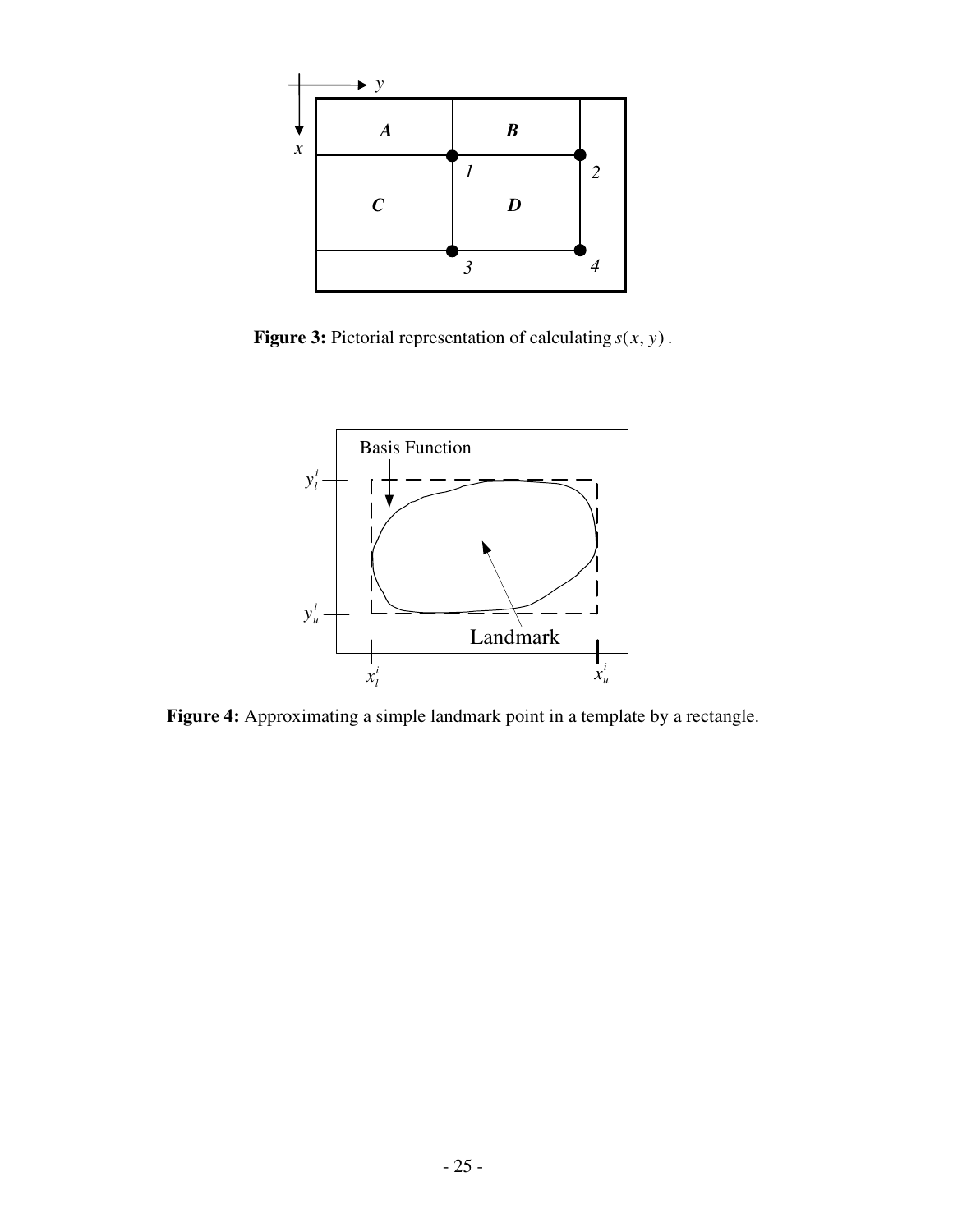

**Figure 5:** Template with circles converted to basis functions.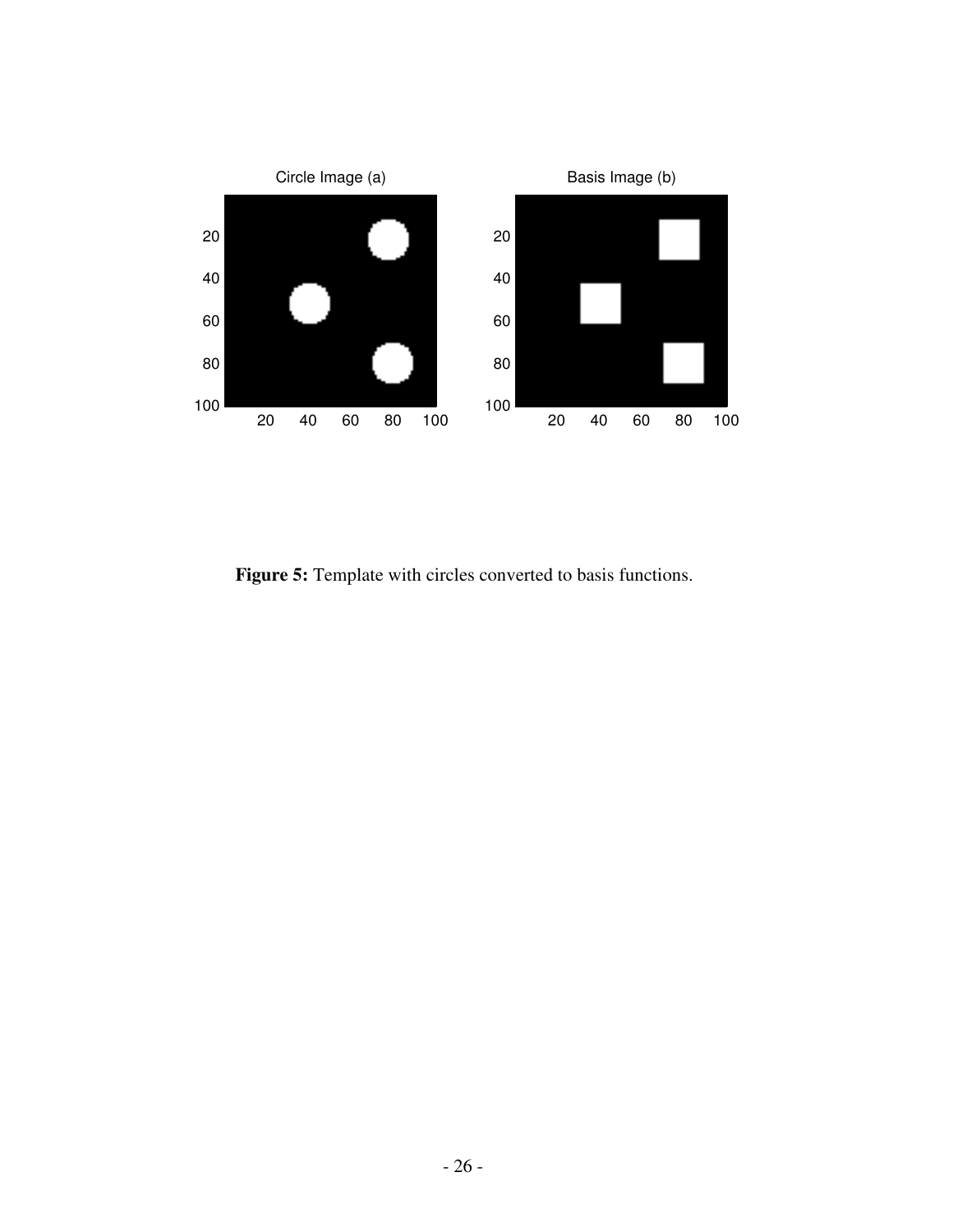

**Figure 6:** Template with overlapped and partial circles converted to basis functions.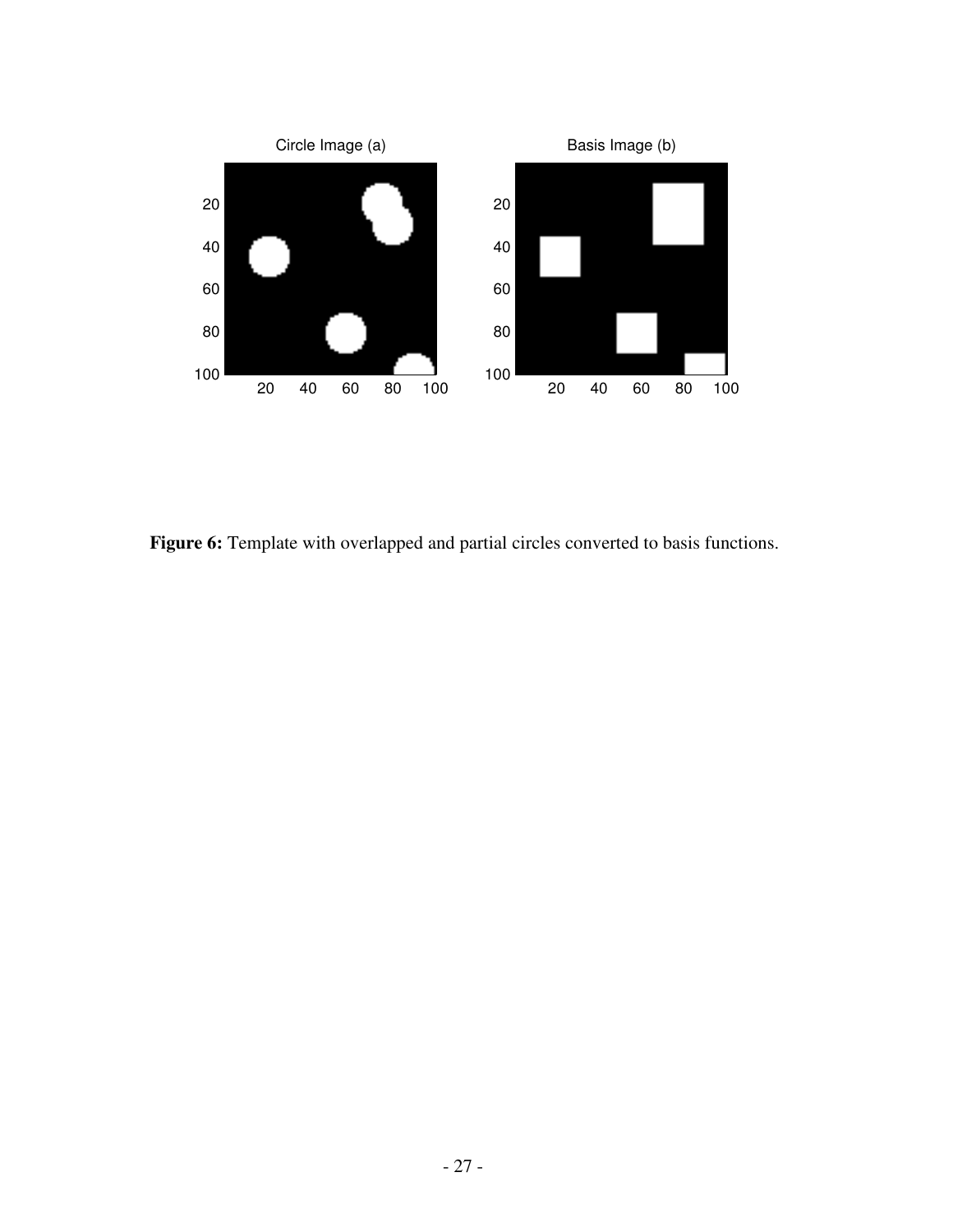

**Figure 7:** Motion tracking procedure.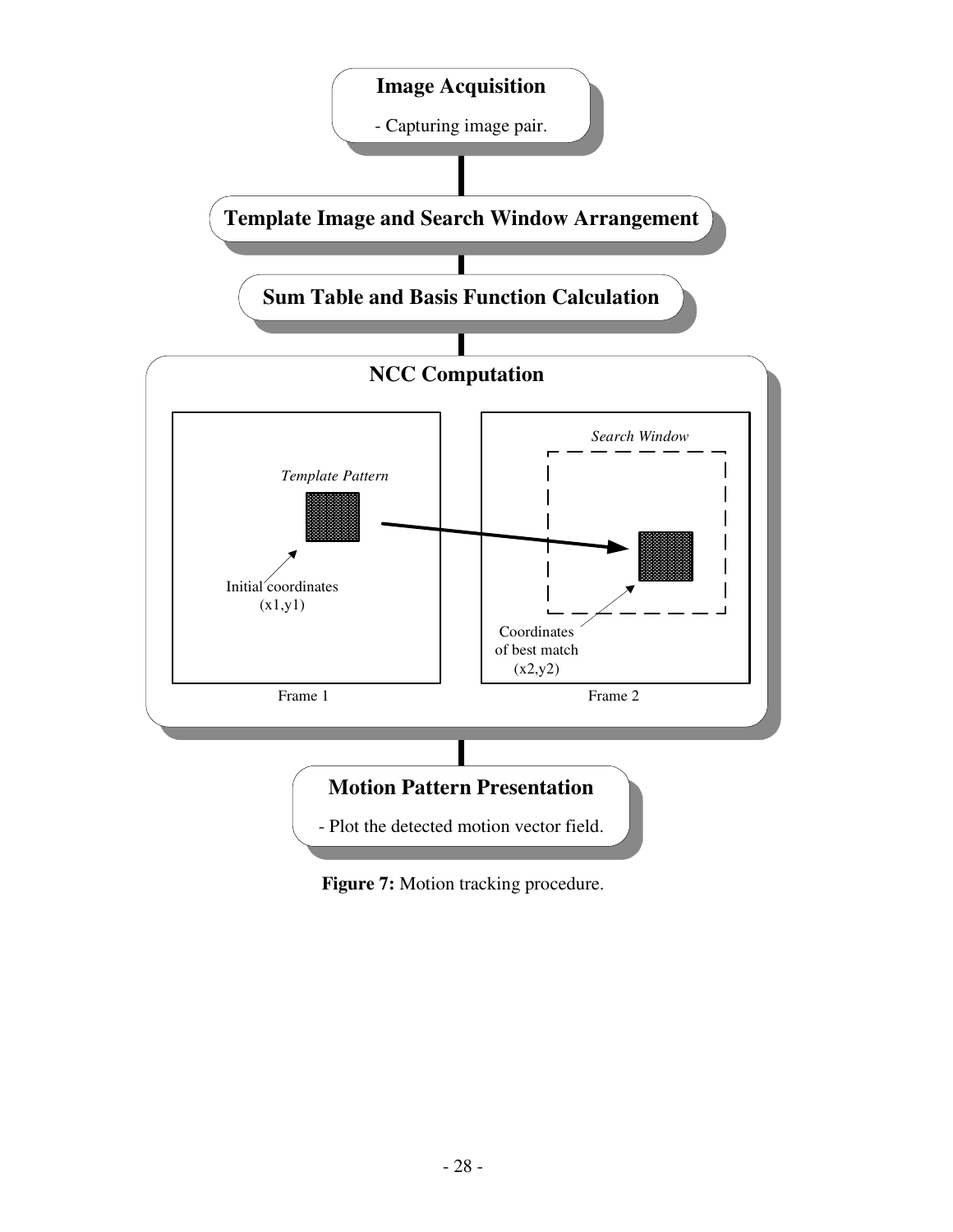

**Figure 8:** 1M pixel image with randomly placed circles.



**Figure 9:** Non-uniform motion field, scaled for ease of viewing.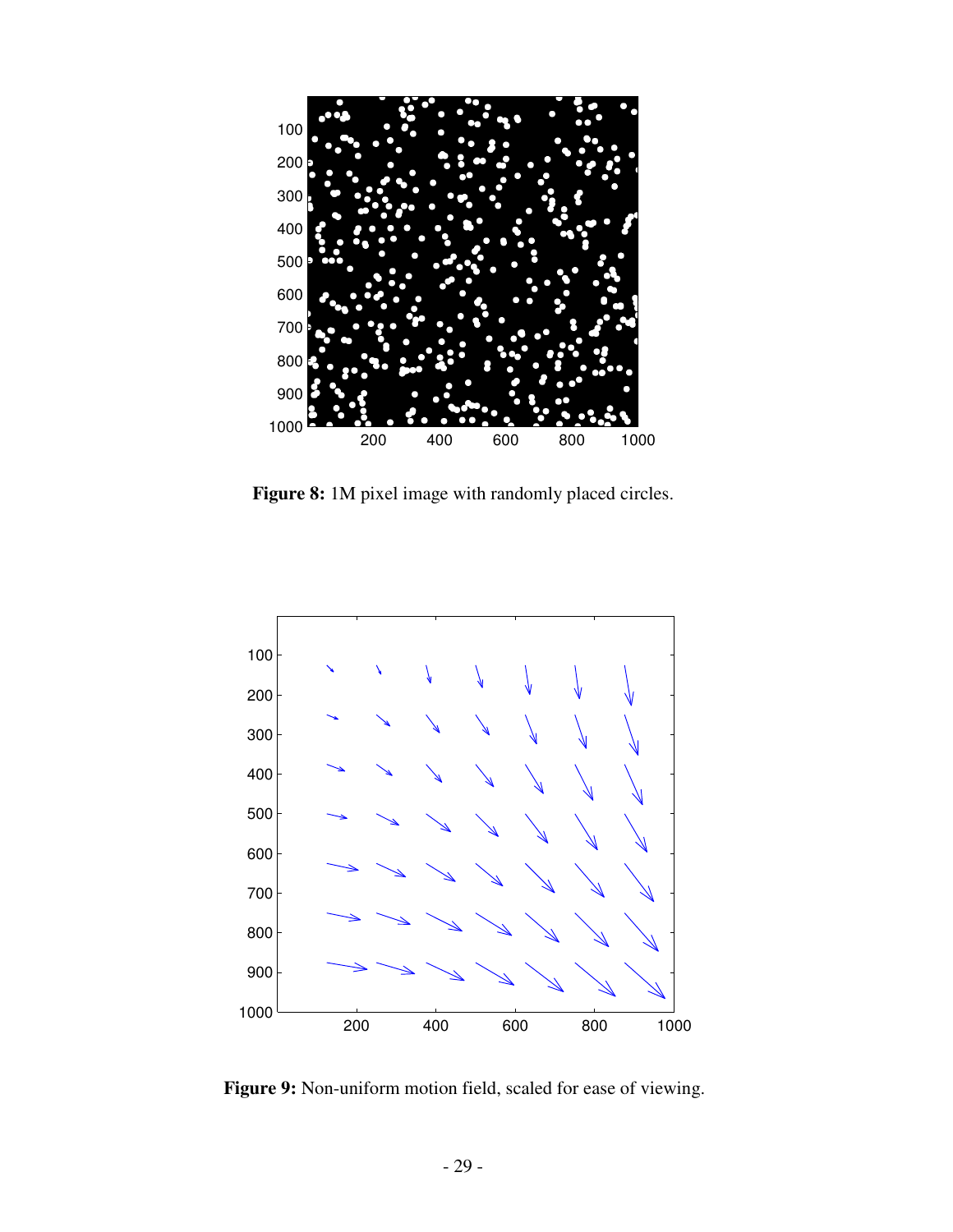

**Figure 10:** Two 1M pixel images of two different deformations of a visco-elastic breast phantom with randomly placed markings.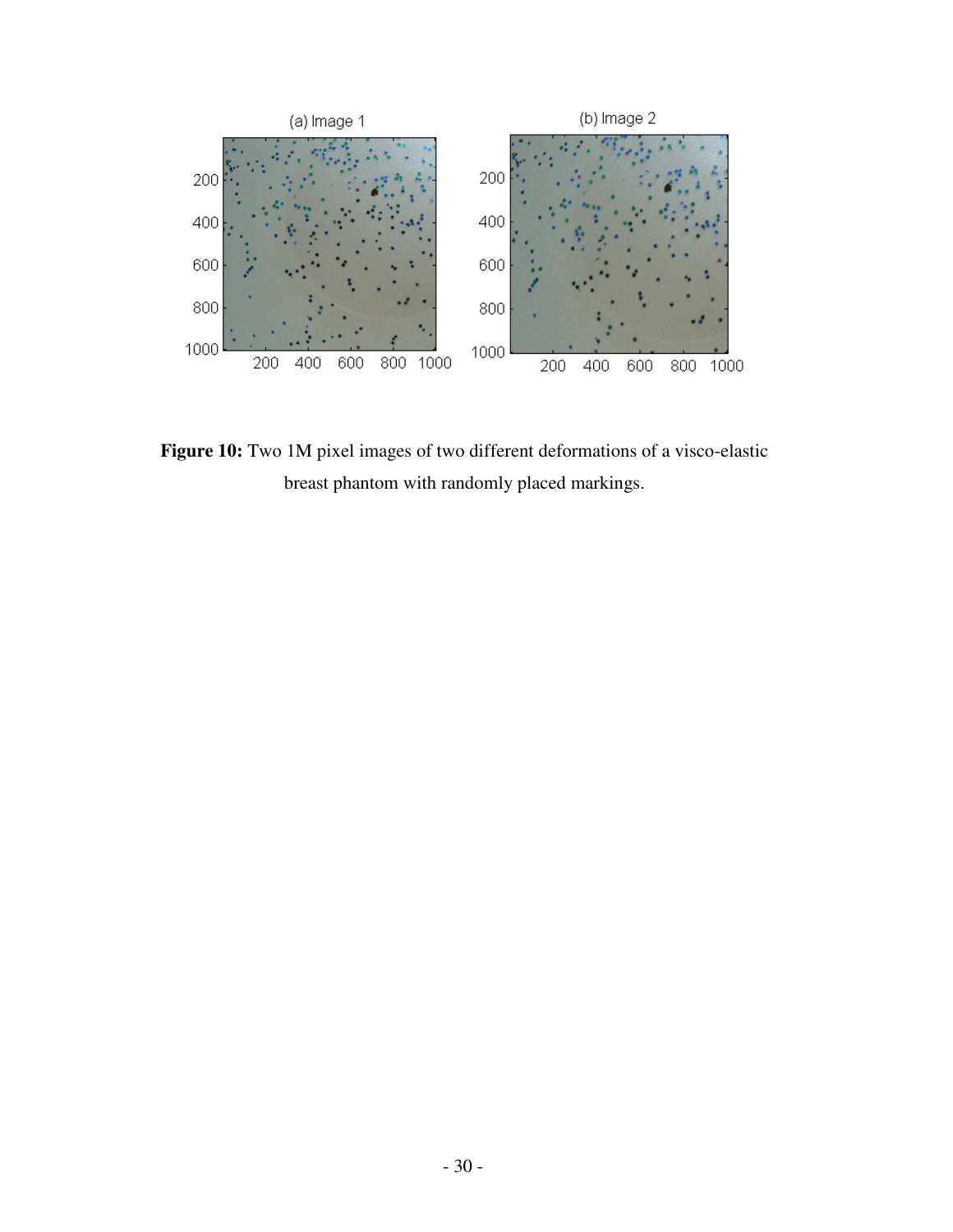

**Figure 11:** Template pattern from first image of Figure 10 converted into basis functions after being thresholding.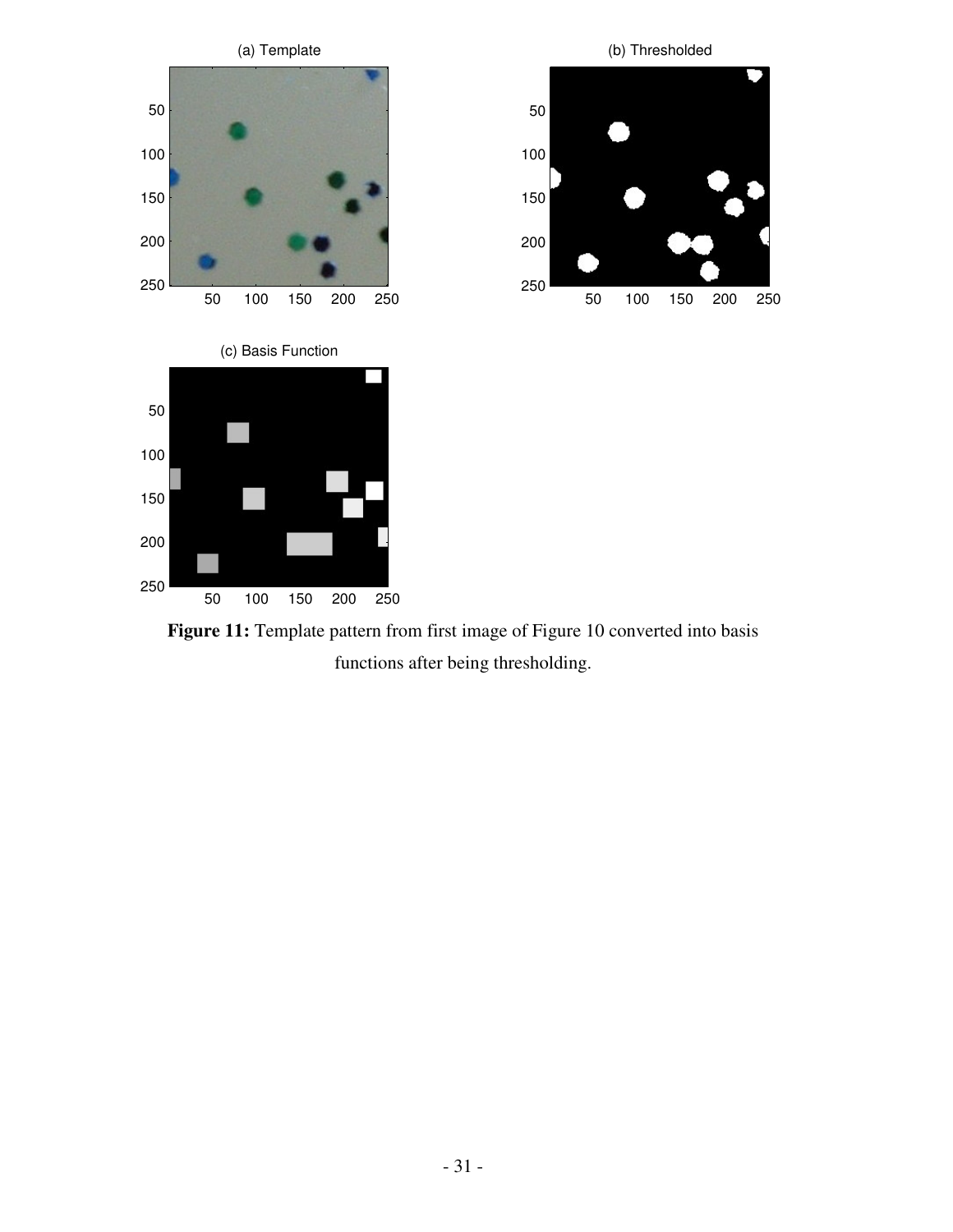

**Figure 12:** Template basis function pattern registered in the corresponding search window image.



**Figure 13:** Motion field representation of the first image in Figure 10.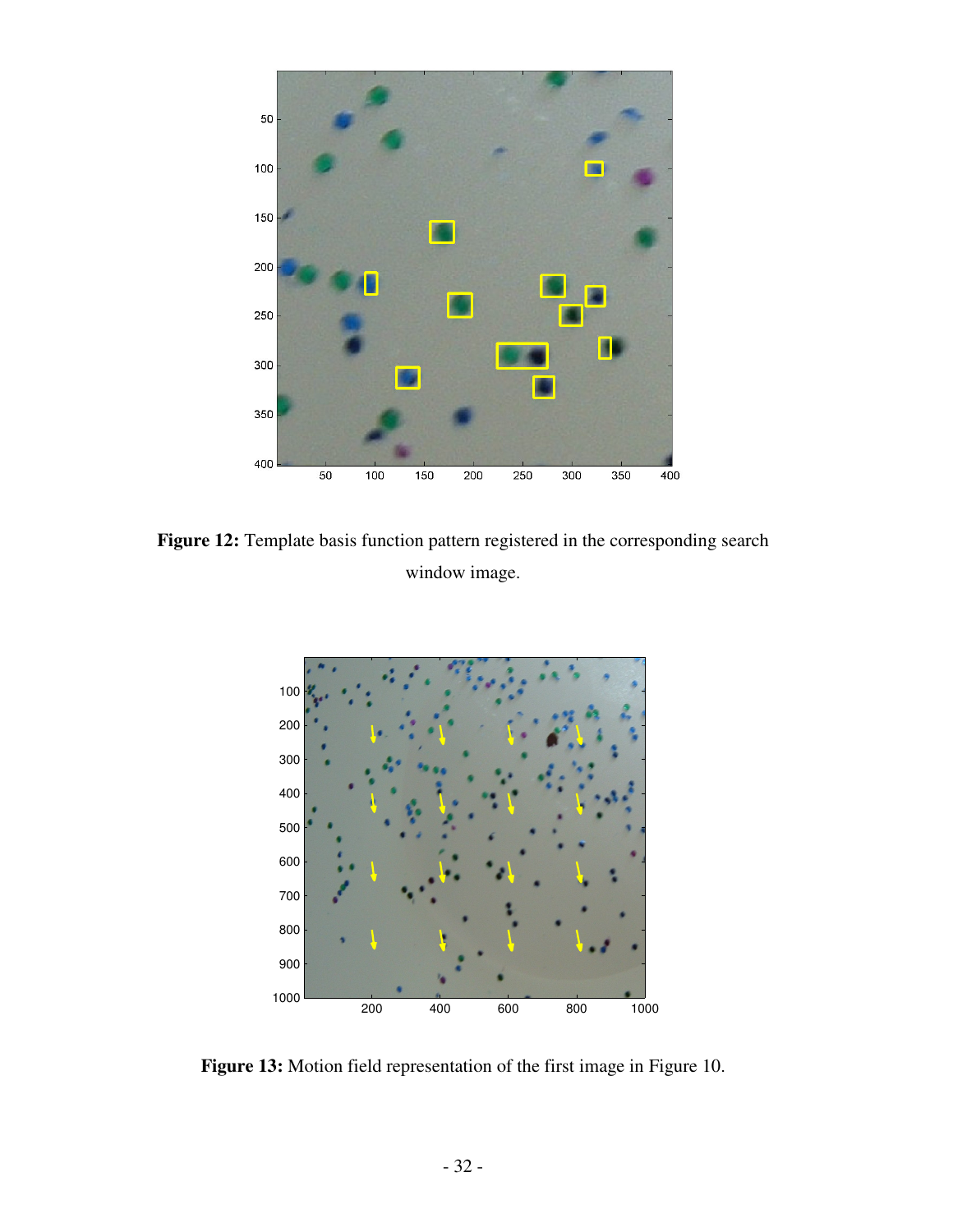

**Figure 14:** One deformation of human skin.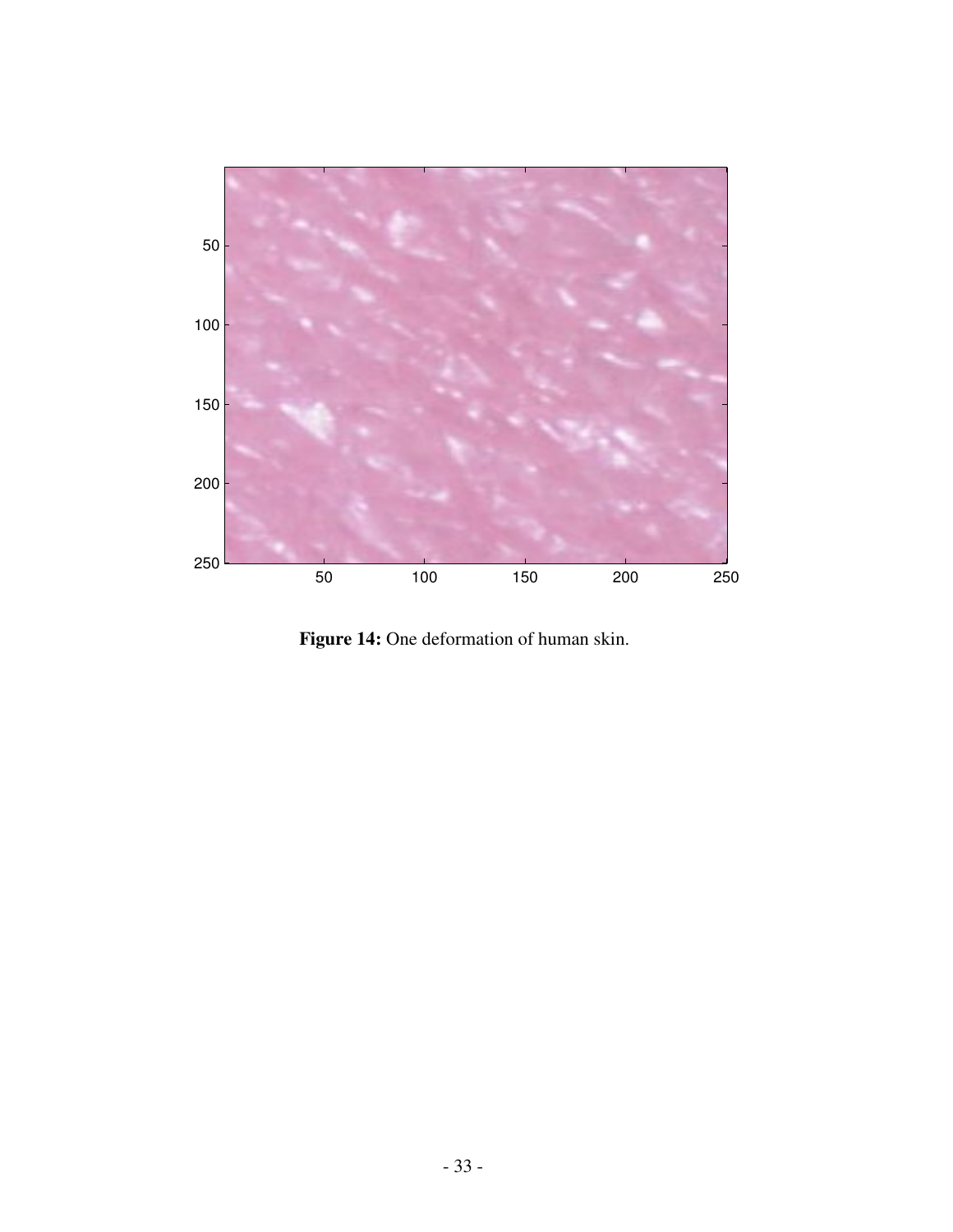

**Figure 15:** 230 × 230 template corresponding to Figure 14.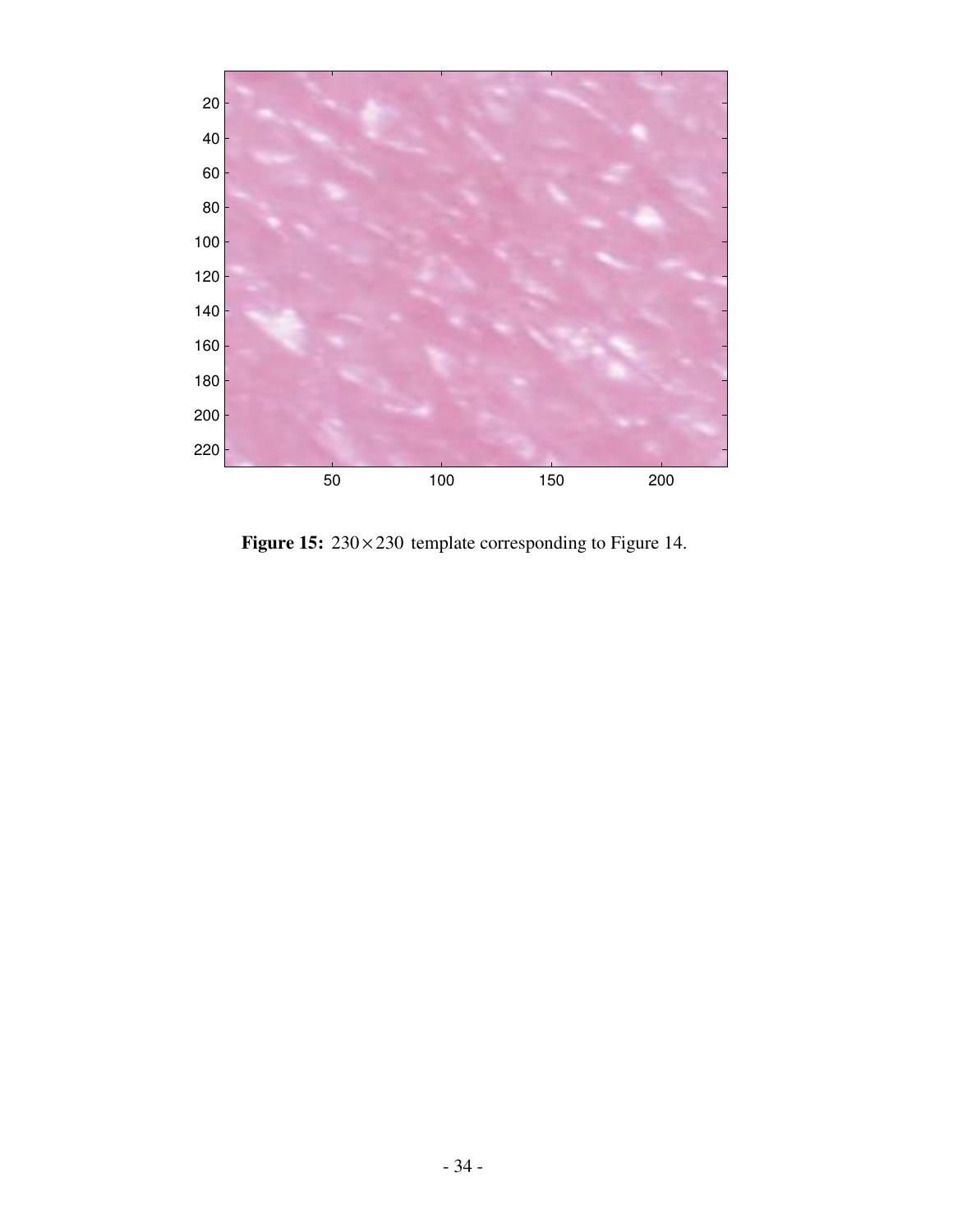

**Figure 16:** Thresholding template to obtain brighter pixels corresponding to speckles.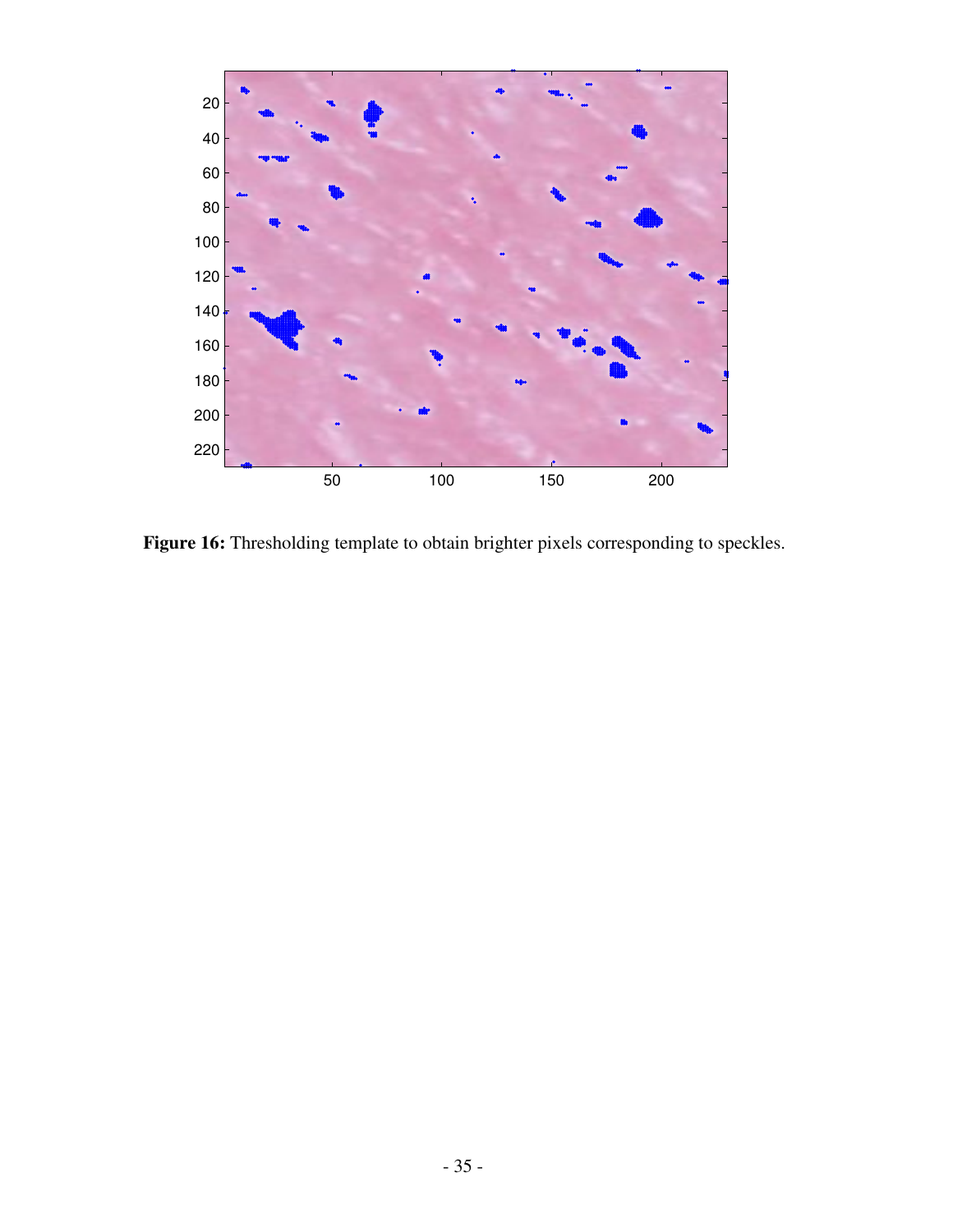

**Figure 17:** Representing natural patterns on the skin as rectangular basis functions.